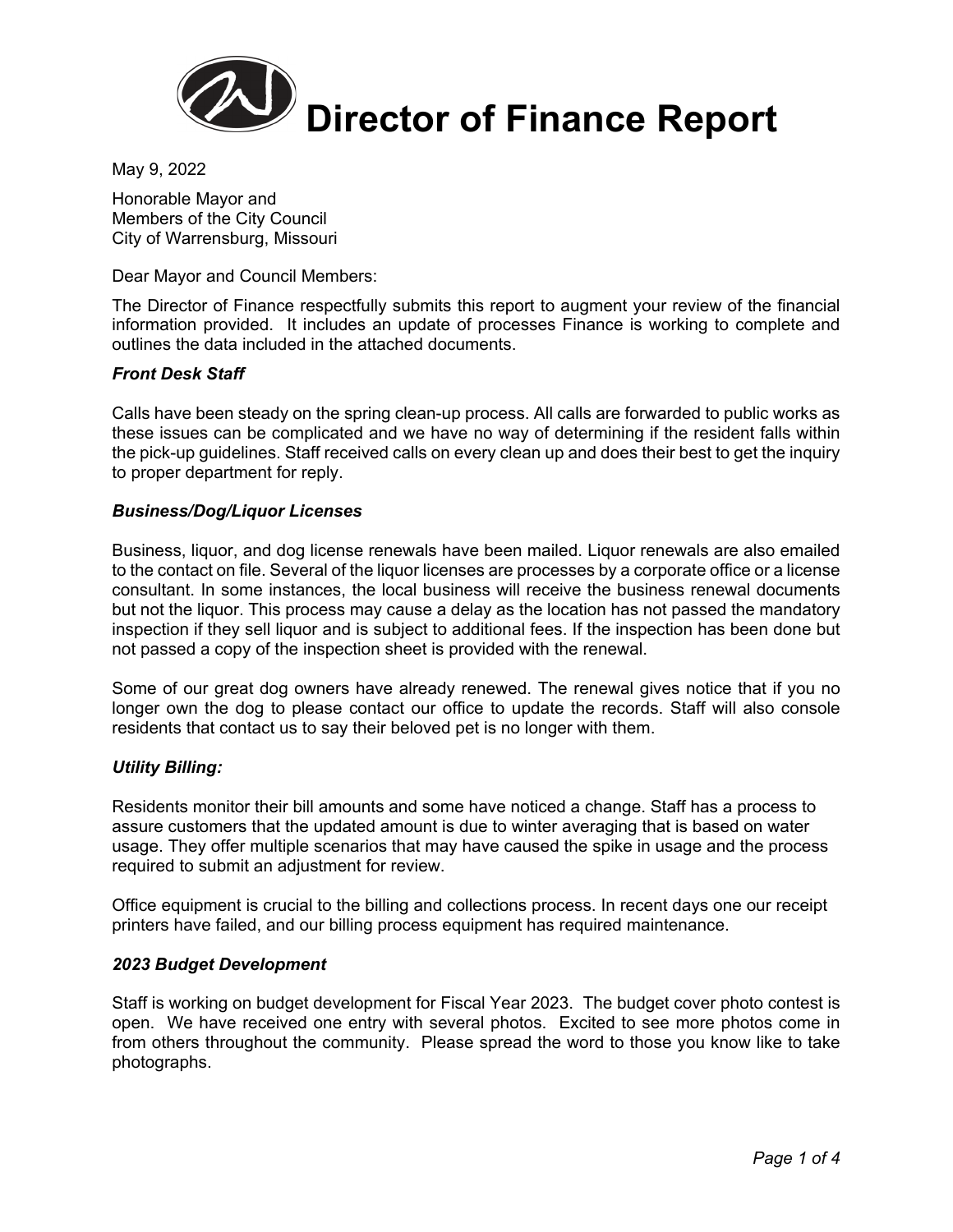Schedules are being developed to complete an update to the Strategic Plan for next five years along with a five-year Capital Plan. Additionally, budget work sessions and presentations as scheduled in June beginning with the Department Tours on June 8<sup>th</sup>. Budget work sessions are scheduled before each of the two council meetings in June.

## *2022 General Obligation Bond Issue*

Thanks to the citizens of Warrensburg for authorizing issuance of \$17 million in general obligation bonds. The City issued \$5 million of these bonds in August 2021 for much needed infrastructure improvements. The remaining \$12 million is scheduled to be issued May  $9<sup>th</sup>$ . Earlier in this meeting, Council approved the ordinance accepting the sale of the bonds. The city is taking advantage of the opportunity to apply for grant money to stretch this money for much needed street infrastructure improvements.

The action steps taken to complete the bond issue process includes:

- April 1, 2022 First draft of Preliminary Official Statement (POS), Bond Ordinance and Legal Documents were received and reviewed.
- April 11, 2022 Council requested to pass resolution authorizing Piper Jaffray as Financial Advisor and Gilmore and Bell as Bond Counsel to proceed with competitive sale of General Obligation Bonds
- April 18 22, 2022 Rating Call with Standard & Poor's, Rating Received, POS and notice of sale distributed
- May 9, 2022 Bond Sale and Council to accept best bid and approve Bond Ordinance  $-1$ <sup>st</sup> and  $2<sup>nd</sup>$  reading of ordinance required
- May 12, 2022 Prepare Closing Memo, Final Official Statement and Transcript to State Auditor
- June 7, 2022 Closing date receipt of proceeds

Issuance of the bonds at this time allows the city to take advantage of lower interest rates as they are projected to increase. It also shows the availability of matching funds as may be needed for grant awards.

### *Annual American Rescue Plan Act Reports*

U.S. Treasury has issued final rules for use of the American Rescue Plan Act (ARPA) funds. Final rule requires reports submitted periodically until all funds are obligated and expended. Warrensburg is classified as a Non-Entitlement Unit of Local Government Recipient (NEU). This classification is because we received our funding as a pass thru from the State of Missouri. As a NEU, we are required to submit an annual report to the U.S. Treasury on April 30. This report was submitted through the Treasury portal on Thursday April 28.

### *Revenue Review for Fiscal Year 2022*

Included in this report are several schedules to update Council on revenue receipts, comparison to revenue received last year and receipts compared to 2022 adopted budget. Reports include sales and use tax receipts over the past ten years. Revenue comparison charts for the month, year, and budget. Finally, a revenue budget report from the financial system that provides some detail of each fund and classification of revenue received. I am please with revenue receipts through April. At this point, there should be about forty-two percent of revenue remaining.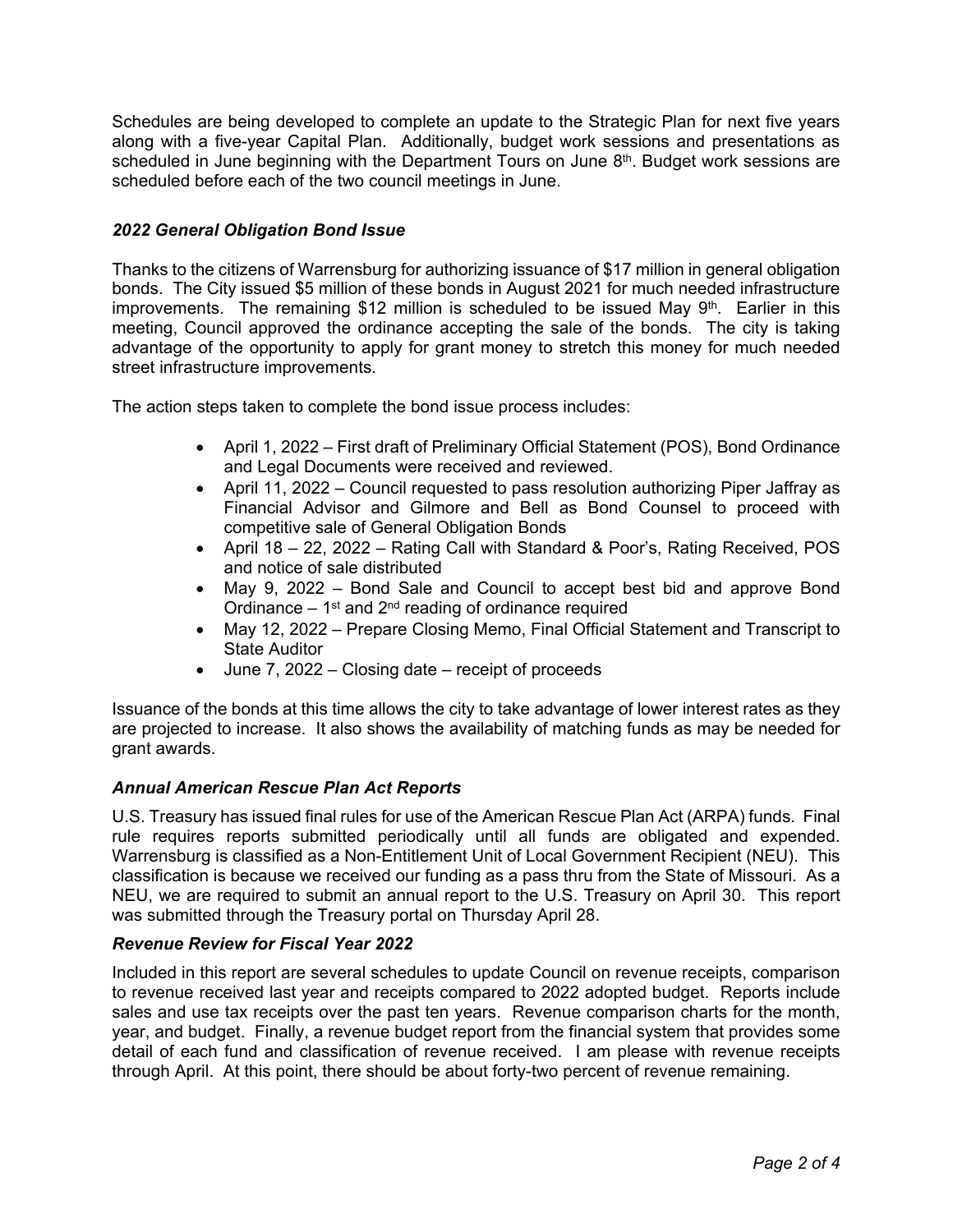### *Chart for Sales Tax Comparison to Budget*

Council receives monthly revenue reports that include a chart comparing sales tax collections to budget in a column line chart for each of the sales tax collections for the Fiscal Year. Each Sales Tax collected is reported showing the following:

**"Ten Year Comparison Table"** – this table is located at the top of each monthly sales tax report provided. It is the actual collections by month and compares last year collections to this year, defines the amount and percentage difference in the last two columns.

**"Actual to Budget Column Line Chart"** – this is the chart that reflects the actual collections to budget amounts and the monthly difference and cumulative difference amounts. The line in the chart shows the cumulative percentage change for each month. In this example the percentages fluctuate up and down with each month's collections compared to budget. The difference and cumulative difference columns show the monthly and cumulative changes as positive and negative amounts.

 "**Column Chart of Actual Collections for the past 10 years**" – this chart shows the actual collections each month for the past ten years. The slight variations in the collections are reflected in the size of the color blocks for each month. Overall, the chart shows sales taxes on a basic increase since 2013. The comparison of 2021 to 2022 for April shows an increase of nearly fourteen percent (13.96%) compared to April 2021. This continues the year-to-date receipts exceeding last fiscal year to date.

Sales tax revenue received in April is for actual sales from February or earlier. With several businesses paying their collected sales taxes at different periods throughout the year creates variation in the percentages from month to month compared to prior years. Some businesses pay monthly, quarterly, semi-annually, or even annually.

Use tax continues to decrease compared to April 2021. Fiscal Year to date now shows use tax collections down compared to 2021 over fourteen percent (14.36%). This dynamic is somewhat expected as everything continues to change with current economic conditions. Staff will continue to monitor these receipts with development of the 2023 budget in hopes the economy doesn't slow to a point the City starts to see a decline in all sales tax revenue.

### *Revenue Comparisons:*

April 2022 tax revenue comparisons are attached for review. Included is the monthly comparison to April 2021, a year-to-date comparison for Fiscal Year 2022 compared to year-to-date Fiscal Year 2021, and a year-to-date Fiscal Year 2022 compared to Fiscal Year 2022 Budget. The yearto-date comparison to budget is a recap of revenue provided in the Detail vs. Budget Report from the financial system. Completion of over half the fiscal year shows overall tax revenue exceeding budget with 34.03% remaining.

Combined Franchise taxes reflect over a five and half percent (5.69%) increase compared to last year with Cable and Telephone Franchise decreases. April gas franchise reflects a nice increase of over fifty-two percent (52.10%) compared to April 2021. Water franchise also reflects an increase compared to last year.

Motor vehicle fuel tax shows an increase compared to April 2021. Vehicle Sales and Fees continue to reflect a decrease compared to 2021 receipts. Total motor vehicle fuel, taxes and fees reflect an increase compared to 2021 receipts. April property tax receipts are down compared to April 2021 receipts. Lodging tax collections for April 2022 is up slightly compared to April 2021. Year-to-date Lodging tax is up compared to 2021 by over fourteen and half percent (14.58%).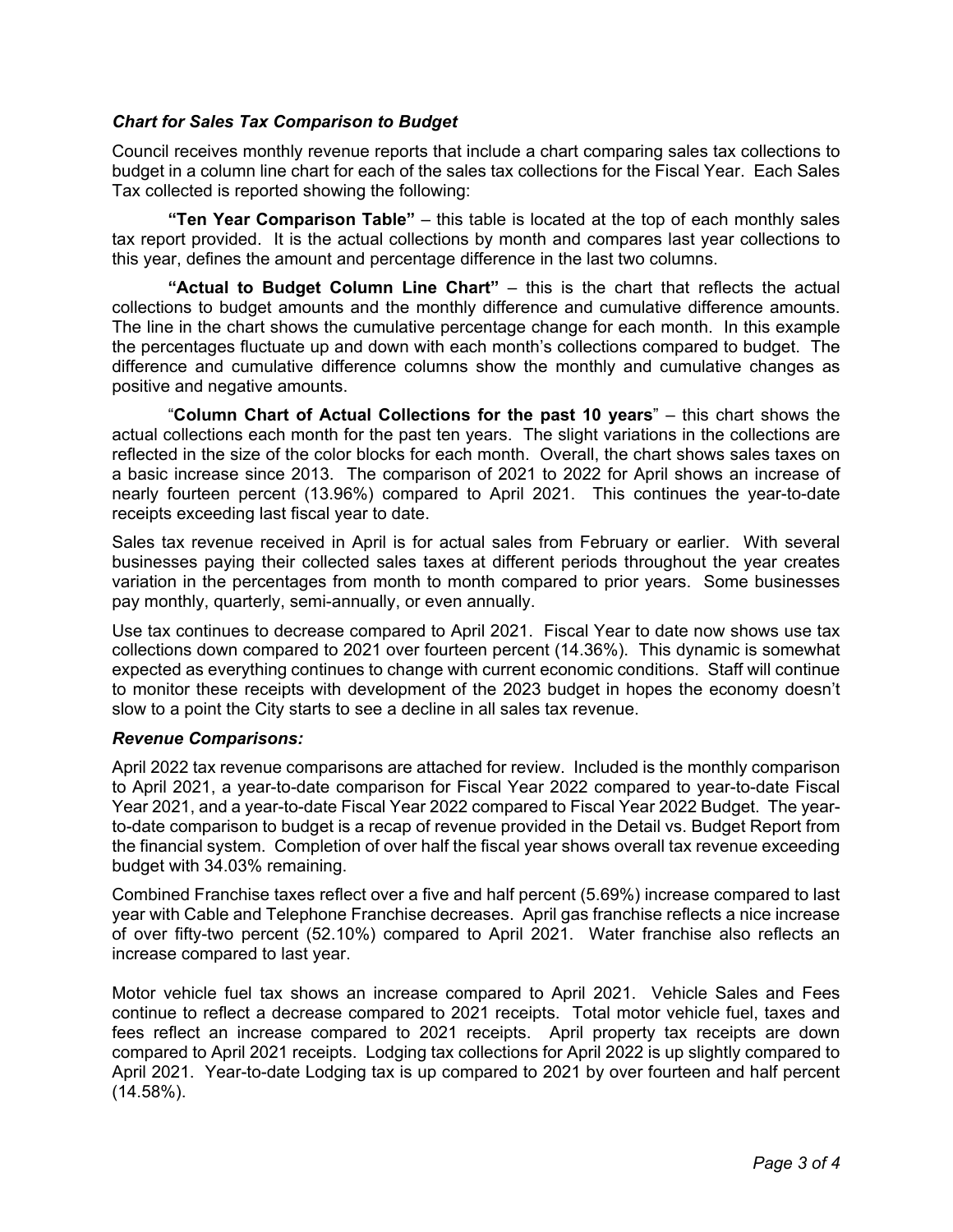### *Revenue Budget Report*

Attached for review is the April Revenue Budget Report from the financial system. This report provides the original budget, current budget that includes amendments approved, period activity, and fiscal activity by revenue category for each fund. The total remaining budget for all funds is at 58.80% that is below budget expected at 42%. General Fund, Capital Improvement ½ Cent, Debt Service and Parks funds have collected more in revenue than anticipated for this time frame along with Tax Incremental Financing, Children's Memorial and the Tricentennial Fund.

General Fund reflects just over thirty-six and half percent (36.52%) budget remaining, about 6% above budget. Most of this is due to sales tax collections, property tax receipts along with grants, donations and fees exceeding expected budget for this period. Capital Improvement ½ Cent is also exceeding budget, reflecting 35.41% remaining. This is primarily due to sales tax collections. The other funds are preforming typically as they do for this period.

Overall, revenue is not meeting budget expectations because there is expected American Rescue Funds and Bond Proceeds expected. The majority of property tax receipts have been received from the County. Sales tax collections for the year are exceeding last year's receipts and exceeding budget for this period. The dynamics of the continuing pandemic and economy seems to continue in the City's favor along with significant increases in cost of goods. Staff will watch closely as more economic issues may impact the City revenue receipts.

### *Attachments:*

Sales Tax Comparisons Revenue Comparisons Revenue Budget Report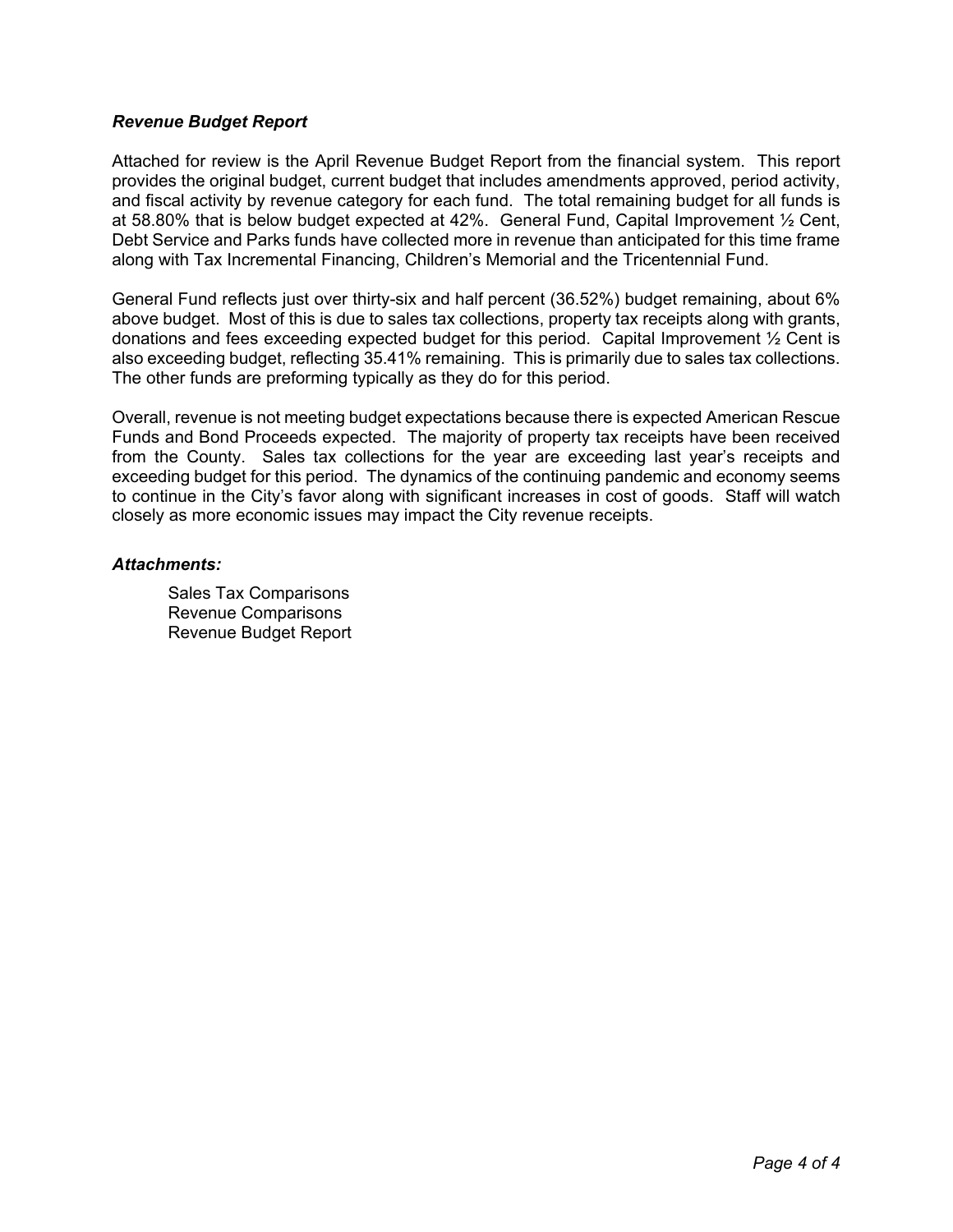

# **CITY OF WARRENSBURG\*1 CENT SALES TEN YEAR COMPARISON**

|            | <b>FY13</b>     | <b>FY14</b>                                                                                                                                                              | <b>FY15</b>     | FY16            | <b>FY17</b>      |                | <b>FY18</b>     |     | <b>FY19</b>            | <b>FY20</b>          | <b>FY21</b>     | <b>FY22</b>     |     | <b>CHANGE</b> | %             |                     |
|------------|-----------------|--------------------------------------------------------------------------------------------------------------------------------------------------------------------------|-----------------|-----------------|------------------|----------------|-----------------|-----|------------------------|----------------------|-----------------|-----------------|-----|---------------|---------------|---------------------|
| <b>OCT</b> | 262.395.96 \$   | $223,965.81$ \$                                                                                                                                                          | 291,309.52 \$   | $300,352.02$ \$ | 290,432.91       | $\blacksquare$ | $277,035.30$ \$ |     | $255,230.99$ \$        | 272,805.07 \$        | 300,458.97      | $345,505.64$ \$ |     | 45,046.67     | 14.99% OCT    |                     |
| <b>NOV</b> | 220,033.60 \$   | $276,423.19$ \$                                                                                                                                                          | $238,145.41$ \$ | $216,601.32$ \$ | $211,424.44$ \\$ |                | 177,540.63 \$   |     | $224,863.87$ \$        | 252,813.76 \$        | 249,727.09 \$   | $273,612.29$ \$ |     | 23,885.20     | 9.56% NOV     |                     |
| DEC        | $252.544.84$ \$ | 267,827.30 \$                                                                                                                                                            | 285,374.94 \$   | $319,019.14$ \$ | $288,310.36$ \$  |                | $394,139.78$ \$ |     | $310,872.00$ \$        | $289,360.40$ \$      | 328,164.17      | 397.444.61      | IS. | 69,280.44     | 21.11% DEC    |                     |
| <b>JAN</b> |                 | $255.013.31$ S                                                                                                                                                           | 294,539.60 \$   | $250,241.32$ \$ | $296,111.08$ \$  |                | 229,462.01      | IS. | $292,370.18$ \$        | $298.640.41$ $\sqrt$ | $302.411.04$ S  | $298,540.55$ \$ |     | (3,870.49)    | $-1.28\%$ JAN |                     |
| FEB        | 229,347.32 \$   | $285,929.58$ \$                                                                                                                                                          | 238,250.72 \$   | $219,096.17$ \$ | $213,215.16$ \$  |                | $269,203.71$ \$ |     | $250,206.62$ \$        | $283,194.65$ \$      | $255,833.14$ \$ | $341,362.24$ \$ |     | 85,529.10     | 33.43% FEB    |                     |
| MAR        | $258,746.18$ \$ | $229,349.91$ \$                                                                                                                                                          | 253,219.95 \$   | $339,600.73$ \$ | $307,664.21$ \$  |                | $363,836.04$ \$ |     | $301,978.15$ $\bullet$ | $287,995.37$ \$      | $337,721.15$ \$ | 364,717.82 \$   |     | 26,996.67     | 7.99% MAR     |                     |
| <b>APR</b> | 241,309.70 \$   | $259.439.94$ S                                                                                                                                                           | $273.340.61$ S  | $261,812.55$ \$ | 264,157.95 \$    |                | 263,457.37 \$   |     | 266,940.73 \$          | $304.660.76$ \$      | 277.388.35 \$   | $316,099.82$ \$ |     | 38,711.47     | 13.96% APR    |                     |
| MAY        | 196,492.75 \$   | $288,104.51$ \$                                                                                                                                                          | 205,450.09 \$   | $214,086.04$ \$ |                  |                | $233,179.18$ \$ |     | $223,472.98$ \$        | $256,519.11$ \$      | 287,458.02      |                 |     |               |               | <b>MAY</b>          |
| <b>JUN</b> | 267,505.55 \$   | $258,915.52$ \$                                                                                                                                                          | $319.728.73$ \$ | $334,068.59$ \$ | $283,382.60$ \$  |                | $275,050.27$ \$ |     | $330,656.99$ \$        | $332.114.88$ S       | 372.116.83      |                 |     |               |               | JUN                 |
| JUL        | $312.893.75$ S  | $321,626.49$ \$                                                                                                                                                          | 294,159.03 \$   | 278,860.86 \$   | 341,411.81       | IS.            | $354,778.37$ \$ |     | $299,913.52$ \$        | $350,318.42$ \$      | 357,058.50      |                 |     |               |               | JUL                 |
| <b>AUG</b> | 186,223.91 \$   | $218,005.63$ \$                                                                                                                                                          | 195,901.22 \$   | $217,673.85$ \$ | $228,583.89$ \$  |                | 243,192.76 \$   |     | $309,680.96$ \$        | 289,925.95 \$        | 284.269.90      |                 |     |               |               | <b>AUG</b>          |
| <b>SEP</b> | $303,619.30$ \$ | $286.494.71$ S                                                                                                                                                           | $320,967.17$ \$ | $325,860.80$ \$ | 289,997.56 \$    |                | $331,796.69$ \$ |     | $327,373.20$ \$        | $366,455.64$ \$      | 397.986.72      |                 |     |               |               | <b>SEP</b>          |
|            |                 | TOTAL \$2,951,138.70 \$3,171,095.90 \$3,210,386.99 \$3,277,273.39 \$3,176,526.40 \$3,412,672.11 \$3,393,560.19 \$3,584,804.42 \$3,750,593.88 \$2,337,282.97 \$285,579.06 |                 |                 |                  |                |                 |     |                        |                      |                 |                 |     |               |               | <b>13.92% TOTAL</b> |



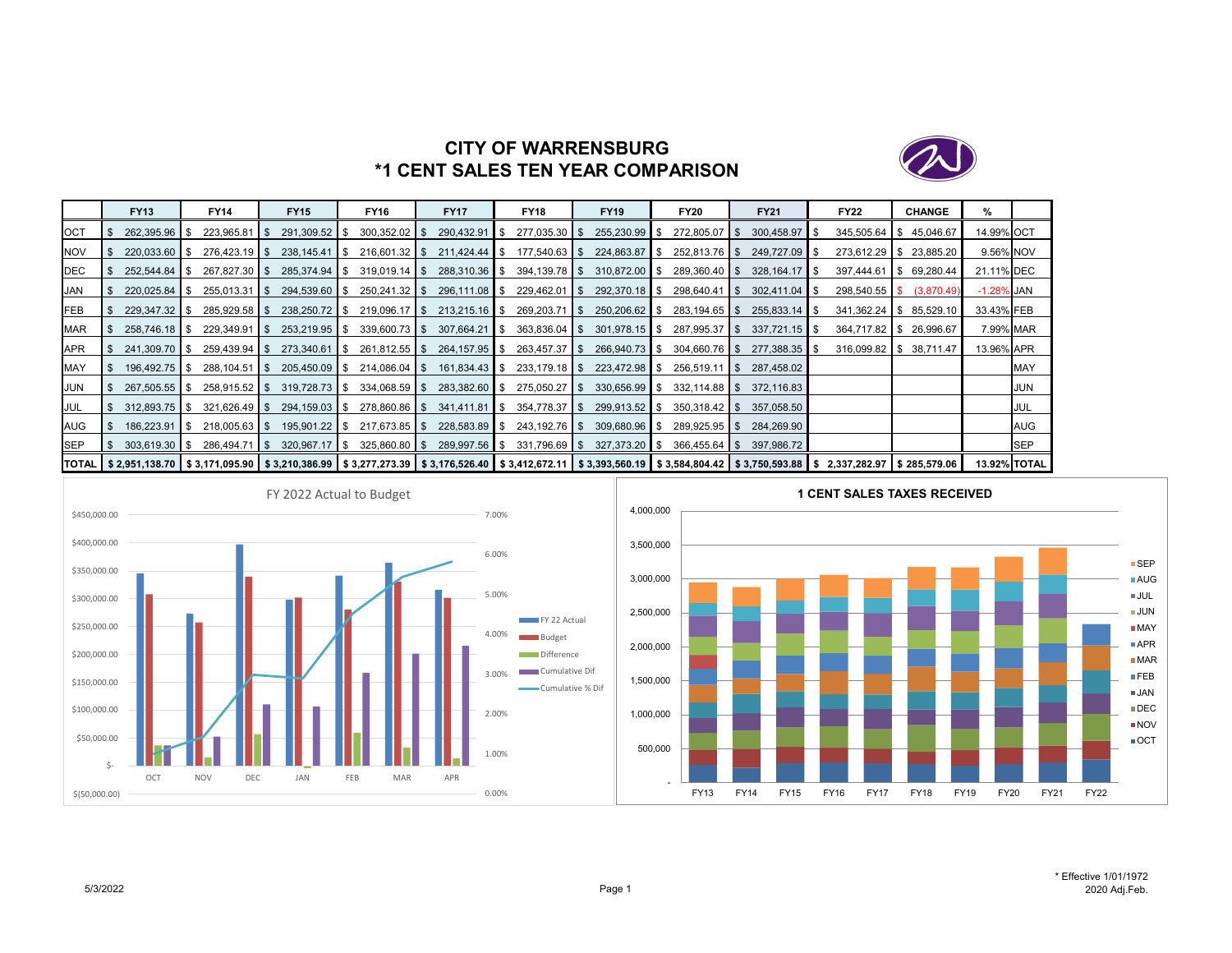

# **CITY OF WARRENSBURG\*1/2 CENT SALES TEN YEAR COMPARISON**

|            | <b>FY13</b>                      | <b>FY14</b>                                                                                                                                                              | <b>FY15</b>     | <b>FY16</b>     | <b>FY17</b>                 | <b>FY18</b>                 | <b>FY19</b>   | <b>FY20</b>                                                                 | <b>FY21</b>     | <b>FY22</b>             | <b>CHANGE</b> | %             |              |
|------------|----------------------------------|--------------------------------------------------------------------------------------------------------------------------------------------------------------------------|-----------------|-----------------|-----------------------------|-----------------------------|---------------|-----------------------------------------------------------------------------|-----------------|-------------------------|---------------|---------------|--------------|
| OCT        | 131.197.84 S                     | $111,983.09$ \ \$                                                                                                                                                        | 145,654.68 \$   | 150,176.28 \$   | 145,216.65 \$               |                             |               | 138,517.76 \$ 127,615.00 \$ 136,402.77 \$                                   | 150,229.29 \$   | 172,752.96 \$           | 22,523.67     | 14.99% OCT    |              |
| <b>NOV</b> | 110.016.80 \$                    | $138,211.48$ \$                                                                                                                                                          | 119,072.69 \$   | 108,300.84 \$   | 105,712.23 \$               |                             |               | 88,769.99 \$112,432.06 \$126,406.61 \$                                      | 124,863.50 \$   | 136,806.25 \$ 11,942.75 |               |               | 9.56% NOV    |
| <b>DEC</b> | 126,272.31 \$                    | 133.913.51 S                                                                                                                                                             | 142,687.52 \$   | 159,509.74 \$   | 144,155.35 \$               |                             |               | 197,069.71 \$ 155,435.62 \$ 144,680.41 \$                                   | 164,082.36 \$   | 198,720.82 \$ 34,638.46 |               | 21.11% DEC    |              |
| JAN        | $110,013.12$ \$                  | $127,506.60$ \$                                                                                                                                                          | 147,270.08 \$   | 125,120.62 \$   |                             | 148,055.79 \$ 114,731.10 \$ |               | 146,185.47 \$149,320.16 \$                                                  | 151,205.65 \$   | $149,270.29$ \$         | (1,935.36)    | $-1.28\%$ JAN |              |
| FEB        | 114,673.58 \$                    | 142,964.83 \$                                                                                                                                                            |                 | 109,548.28 \$   |                             | 106,607.60 \$ 134,601.87 \$ |               | 125,103.08 \$141,597.20 \$                                                  | 127,916.48   \$ | 170,681.13 \$ 42,764.65 |               | 33.43% FEB    |              |
| <b>MAR</b> | $129.373.00$ \ \ \$              | 114,669.70 \$                                                                                                                                                            | 126,605.69 \$   | 169,800.49 \$   | 153,829.54 \$               | $181,918.09$ \$             |               | 150,989.42 \$143,997.60 \$                                                  | 168,860.88 \$   | 182,359.02 \$           | 13,498.14     |               | 7.99% MAR    |
| <b>APR</b> | $120.648.44$ \ \ \$              | 129.717.13 S                                                                                                                                                             | $136,670.24$ \$ | $130,906.51$ \$ | 132,079.16 \$               | $131,728.51$ \$             | 133,470.43 \$ | $152,330.50$ \$                                                             | 138,694.01 \$   | $158,049.65$ \$         | 19,355.64     | 13.96% APR    |              |
| MAY        | $98,246.54$ \$                   | $144,052.54$ \$                                                                                                                                                          | $102,725.05$ \$ | $107,034.41$ \$ |                             |                             |               | 80,917.38 \$ 116,589.61 \$ 111,736.23 \$ 128,259.80 \$ 143,729.04           |                 |                         |               |               | <b>MAY</b>   |
| JUN        | $133,753.04$ \$                  | $129,451.06$ \$                                                                                                                                                          | 159,864.25 \$   | 167,028.61 \$   | 141,291.28 \$               | $137,525.10$ \$             | 165,328.46 \$ | $166,057.35$ \$                                                             | 186,058.39      |                         |               |               | JUN          |
| <b>JUL</b> | $156.445.40$ S                   | 160.813.34 S                                                                                                                                                             | 147.079.69 \$   | 139,430.42 \$   | 170,695.02 \$               | 177,389.18 \$               |               | 149,956.62 \$ 175,159.33 \$                                                 | 178.529.37      |                         |               |               | JUL          |
| AUG        | $93,111.83$ $\sqrt{\phantom{1}}$ | $109,002.66$ \ \ \$                                                                                                                                                      | 97,950.67 \$    |                 |                             |                             |               | 108,836.84 \$114,281.02 \$121,596.73 \$154,840.48 \$144,963.46 \$142,134.88 |                 |                         |               |               | AUG          |
| <b>SEP</b> | 151,804.17 \$                    | 143,247.57 \$                                                                                                                                                            | 160,483.47 \$   |                 | 162,930.65 \$ 144,998.94 \$ | $165,898.45$ \$             | 163,687.09 \$ | 183,228.00 \$                                                               | 198,992.95      |                         |               |               | <b>SEP</b>   |
|            |                                  | TOTAL \$1,475,556.07 \$1,585,533.51 \$1,605,189.36 \$1,638,623.69 \$1,587,839.96 \$1,706,336.10 \$1,696,779.96 \$1,792,403.19 \$1,875,296.80 \$1,168,640.12 \$142,787.95 |                 |                 |                             |                             |               |                                                                             |                 |                         |               |               | 13.92% TOTAL |



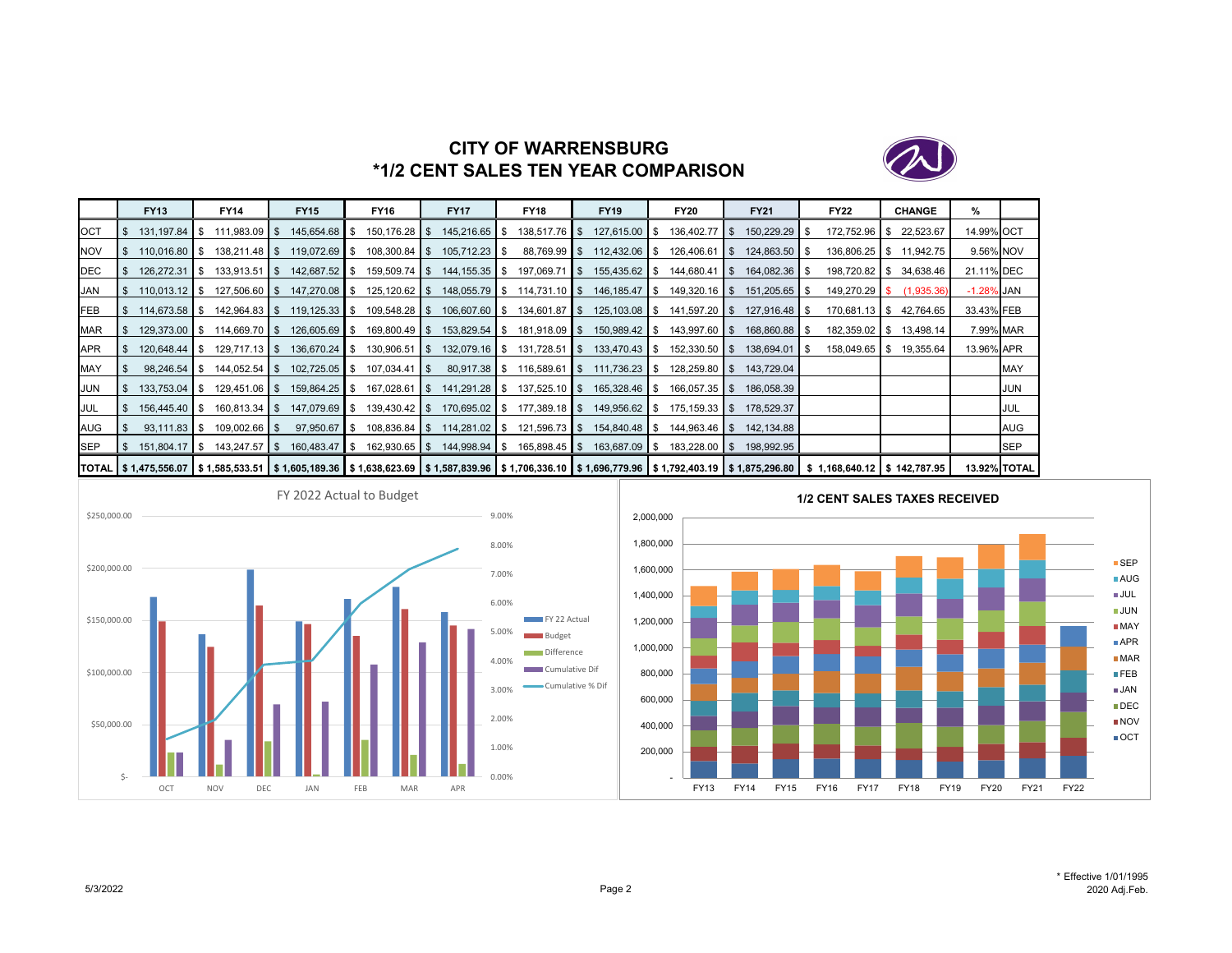

# **CITY OF WARRENSBURG\*3/8 CENT SALES TEN YEAR COMPARISON**

|            | <b>FY13</b>                      | FY14                                                                                                                                           | <b>FY15</b>     | <b>FY16</b>      | <b>FY17</b>               | <b>FY18</b>       | <b>FY19</b>     |                | <b>FY20</b>      | <b>FY21</b>     | <b>FY22</b>             | <b>CHANGE</b> | %          |                     |
|------------|----------------------------------|------------------------------------------------------------------------------------------------------------------------------------------------|-----------------|------------------|---------------------------|-------------------|-----------------|----------------|------------------|-----------------|-------------------------|---------------|------------|---------------------|
| OCT        | 93,465.69 \$                     | $83,936.23$ \$                                                                                                                                 | 105,422.83 \$   | $107,993.82$ \$  | $105,377.24$ \$           | $99,242.10$ \$    | $95,187.99$ \$  |                | $102,214.37$ \$  | $108,347.15$ \$ | 125,384.82 \$           | 17,037.67     | 15.73% OCT |                     |
| <b>NOV</b> | 78,992.03 \$                     | $95,992.27$ \$                                                                                                                                 | 88,737.16 \$    | $80,964.79$ \$   | 78,354.36 \$              | $62,317.52$ \$    | 80,365.11       | $\blacksquare$ | $90,462.83$ \$   | $93,541.33$ \$  | $102,602.37$ \$         | 9,061.04      | 9.69% NOV  |                     |
| DEC        | $91.997.57$ $\bullet$ \$         | $100.103.74$ S                                                                                                                                 | 100.560.75 \$   | $113.408.87$ S   | 104.098.29 \$             | $141.643.09$ \ \$ | $112.288.75$ S  |                | $104.462.03$ S   | $118.627.53$ S  | 141.665.42 S            | 23.037.89     | 19.42% DEC |                     |
| <b>JAN</b> | 78,689.20 \$                     | $90,220.18$ \$                                                                                                                                 | 107,726.80 \$   | $90,666.80$ \$   | 105,762.86 \$             | $82,643.20$ \$    | $106,763.75$ \$ |                | $106,744.46$ \$  | 107,678.95 \$   | 109,764.53 \$           | 2,085.58      | 1.94% JAN  |                     |
| FEB        | $83,486.85$ \$                   | $103,219.69$ \$                                                                                                                                |                 | $82,150.10$ \$   | 79,204.48 \$              | $100,682.66$ \$   | $91,262.55$ \$  |                | $104,477.05$ \$  | $95,693.61$ \$  | 123,949.76 \$           | 28,256.15     | 29.53% FEB |                     |
| <b>MAR</b> | $92,583.73$ \$                   | $85,991.73$ \$                                                                                                                                 | $91,879.55$ \$  | $119,713.66$ \$  | $108,704.25$ \$           | $127,429.96$ \$   | 108,917.98 \$   |                | $103,563.12$ \$  | $121,746.51$ \$ | 129,093.10 \$           | 7,346.59      | 6.03% MAR  |                     |
| <b>APR</b> |                                  | $89,923.49$ \$                                                                                                                                 | 99,288.84 \$    | $93,822.27$ \$   |                           | $95,571.47$ \$    | $93,935.98$ \$  |                | $108,681.88$ \$  | $99,450.79$ \$  | 112,897.68 \$           | 13,446.89     | 13.52% APR |                     |
| MAY        | 70,707.30 \$                     | $98,496.17$ \$                                                                                                                                 | 74,867.23 \$    | $80,275.00$ \$   | $56,525.77$ $\frac{8}{3}$ | $84,712.82$ \$    | 83,571.09 \$    |                | $92,402.04$ \$   | 104,705.40      |                         |               |            | <b>MAY</b>          |
| <b>JUN</b> | $96.244.12$ \$                   | $93.367.55$ S                                                                                                                                  | $113,081.19$ \$ | $118,727.93$ \$  | $102,978.01$ \$           | $98,968.83$ \$    | 118,436.96 \$   |                | $118.673.74$ S   | 136.188.19      |                         |               |            | <b>JUN</b>          |
| <b>JUL</b> | $113,223.39$ \$                  | $116,755.95$ \$                                                                                                                                | 107,530.80 \$   | $102, 127.07$ \$ | 123,032.59 \$             | $126,639.46$ \$   | $107,033.56$ \$ |                | $126,859.66$ \$  | 129,623.78      |                         |               |            | JUL                 |
| <b>AUG</b> | $67.134.73$ $\text{\textdegree}$ | $79,002.18$ \$                                                                                                                                 | 72,948.55 \$    | $79,230.19$ \$   | 84,598.76 \$              | $90,330.78$ \$    | $108,381.89$ \$ |                | $107, 147.20$ \$ | 106.697.03      |                         |               |            | AUG                 |
| <b>SEP</b> | 109,587.86 \$                    |                                                                                                                                                | 113,775.48 \$   | 117,872.86 \$    | $105,337.95$ \$           | $115,936.67$ \$   | 118,895.27 \$   |                | $129,584.85$ \$  | 142,399.39      |                         |               |            | <b>SEP</b>          |
|            |                                  | TOTAL S 1,060,442.91 S 1,140,410.46 S 1,160,967.52 S 1,186,953.36 S 1,151,306.08 S 1,226,118.56 S 1,225,040.88 S 1,295,273.23 S 1,364,699.66 S |                 |                  |                           |                   |                 |                |                  |                 | 845.357.68 \$100.271.81 |               |            | <b>13.46% TOTAL</b> |



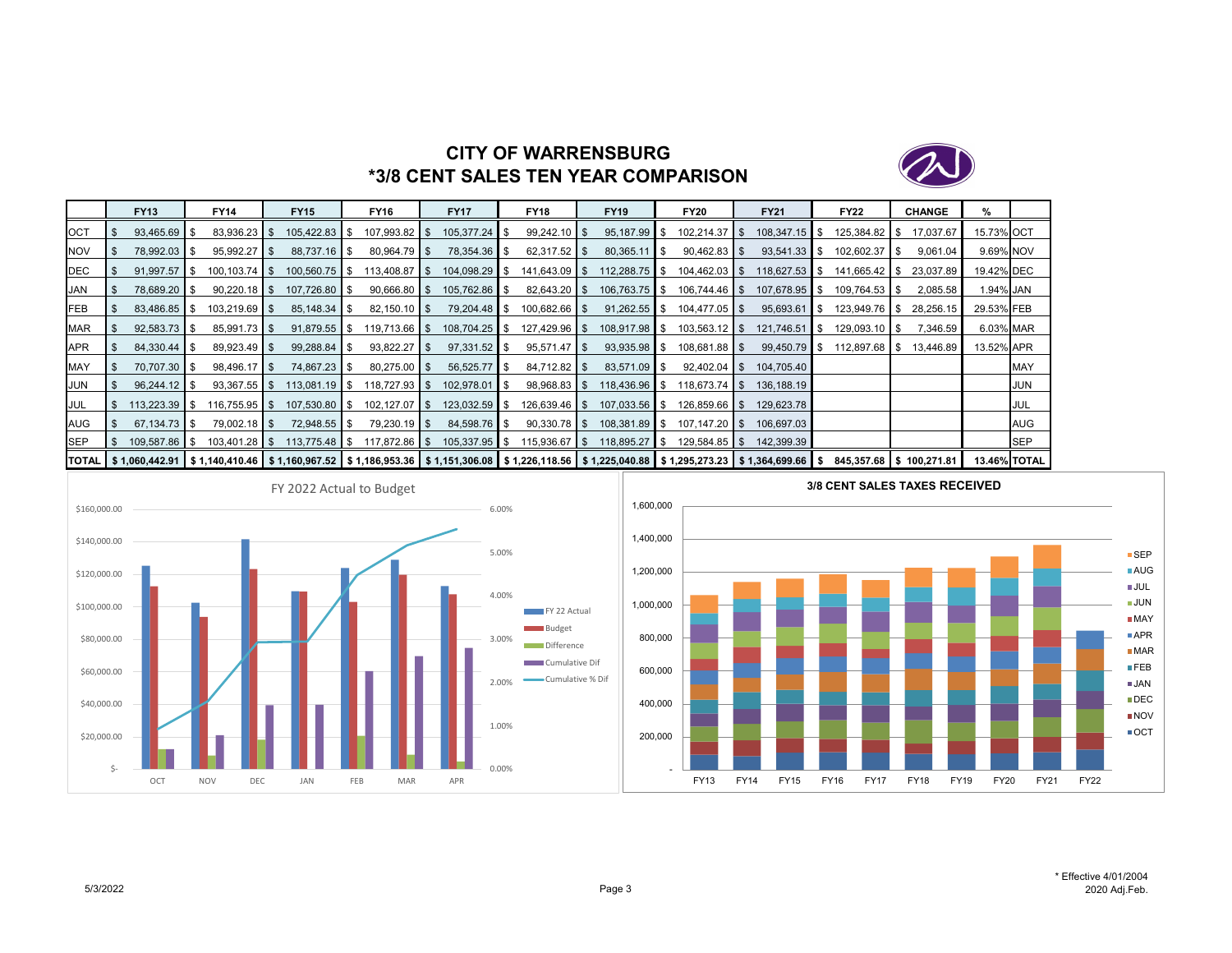# **CITY OF WARRENSBURG1 CENT USE TEN YEAR COMPARISON**



|              | <b>FY13</b>                                                                                                             | <b>FY14</b> | <b>FY15</b>                                           | <b>FY16</b> | <b>FY17</b> | <b>FY18</b> | <b>FY19</b> | <b>FY20</b> | <b>FY21</b>                                                                                                                               | <b>FY22</b> | <b>CHANGE</b> |                  |            |
|--------------|-------------------------------------------------------------------------------------------------------------------------|-------------|-------------------------------------------------------|-------------|-------------|-------------|-------------|-------------|-------------------------------------------------------------------------------------------------------------------------------------------|-------------|---------------|------------------|------------|
| <b>OCT</b>   | $$13.900.06$ S                                                                                                          |             | $9,143.52$ \$ 15,961.68 \$ 14,297.21 \$ 22,204.92 \$  |             |             |             |             |             | $5,257.26$ \$ 21,217.49 \$ 16,912.14 \$ 30,442.72 \$ 29,223.71                                                                            |             | (1,219.01)    | -4.00% OCT       |            |
| <b>NOV</b>   | S 15.955.74 S 21.934.11                                                                                                 |             | \$19,083.78   \$18,292.66   \$25,830.18   \$17,327.71 |             |             |             |             |             | \$25,983.82  \$19,195.17  \$38,756.77  \$30,400.52  \$                                                                                    |             | (8,356.25)    | -21.56% NOV      |            |
| DEC          |                                                                                                                         |             |                                                       |             |             |             |             |             | \$17,075.51  \$20,893.01  \$18,277.23  \$22,768.53  \$14,826.63  \$23,477.96  \$22,575.35  \$26,302.28  \$28,603.23  \$36,636.58  \$      |             | 8,033.35      | 28.09% DEC       |            |
| <b>JAN</b>   |                                                                                                                         |             |                                                       |             |             |             |             |             | \$ 13,072.57 \$ 15,384.22 \$ 19,412.67 \$ 16,908.80 \$ 17,578.20 \$ 17,230.49 \$ 28,100.11 \$ 18,103.13 \$ 34,373.00 \$ 34,287.18 \$      |             | (85.82)       | $-0.25\%$ JAN    |            |
| <b>FEB</b>   |                                                                                                                         |             |                                                       |             |             |             |             |             | \$21,592.46 \$33,738.68 \$47,815.98 \$39,738.90 \$29,977.33 \$49,539.04 \$30,780.41 \$24,052.68 \$58,743.64 \$36,390.05 \$                |             | (22, 353.59)  | -38.05% FEB      |            |
| <b>MAR</b>   |                                                                                                                         |             |                                                       |             |             |             |             |             | \$17,579.43  \$25,803.07  \$19,731.46  \$23,052.54  \$20,953.42  \$29,507.54  \$48,533.97  \$38,085.61  \$35,882.92  \$35,911.91  \$      |             | 28.99         | 0.08% MAR        |            |
| APR          |                                                                                                                         |             |                                                       |             |             |             |             |             | \$17,199.63 \$18,897.80 \$16,811.78 \$15,592.06 \$18,874.61 \$30,779.50 \$15,976.62 \$23,279.45 \$52,861.01 \$36,666.97 \$                |             | (16, 194.04)  | $-30.64\%$ APR   |            |
| <b>MAY</b>   |                                                                                                                         |             |                                                       |             |             |             |             |             | \$16,520.19 \$30,031.20 \$15,257.19 \$14,694.11 \$16,758.71 \$23,208.09 \$13,624.85 \$40,807.72 \$23,331.53                               |             |               |                  | <b>MAY</b> |
| JUN          |                                                                                                                         |             |                                                       |             |             |             |             |             | \$20,623.89  \$13,515.76  \$10,750.07  \$16,553.81  \$20,400.29  \$17,490.23  \$23,647.66  \$41,580.86  \$38,269.70                       |             |               |                  | JUN        |
| JUL          |                                                                                                                         |             |                                                       |             |             |             |             |             | \$17,766.36 \$27,751.05 \$15,201.88 \$16,793.68 \$19,675.12 \$34,222.43 \$17,019.56 \$33,127.28 \$29,490.35                               |             |               |                  | JUL        |
| AUG          | \$15,313.50  \$19,162.04  \$13,467.18  \$17,022.58  \$19,792.30  \$26,103.60  \$23,925.48  \$34,443.17  \$33,557.01  \$ |             |                                                       |             |             |             |             |             |                                                                                                                                           |             |               |                  | AUG        |
| <b>SEP</b>   |                                                                                                                         |             |                                                       |             |             |             |             |             | S 18,390.66 S 15,902.92 S 17,496.69 S 18,779.33 S 27,510.52 S 20,514.14 S 26,288.22 S 30,579.33 S 44,215.32                               |             |               |                  | <b>SEP</b> |
| <b>TOTAL</b> | \$204,990.00 ∥                                                                                                          |             |                                                       |             |             |             |             |             | \$252,157.38   \$229,267.59   \$234,494.21   \$254,382.23   \$294,657.99   \$297,673.54   \$346,468.82   \$448,527.20   \$239,516.92   \$ |             | (40, 146.37)  | $-14.36\%$ TOTAL |            |



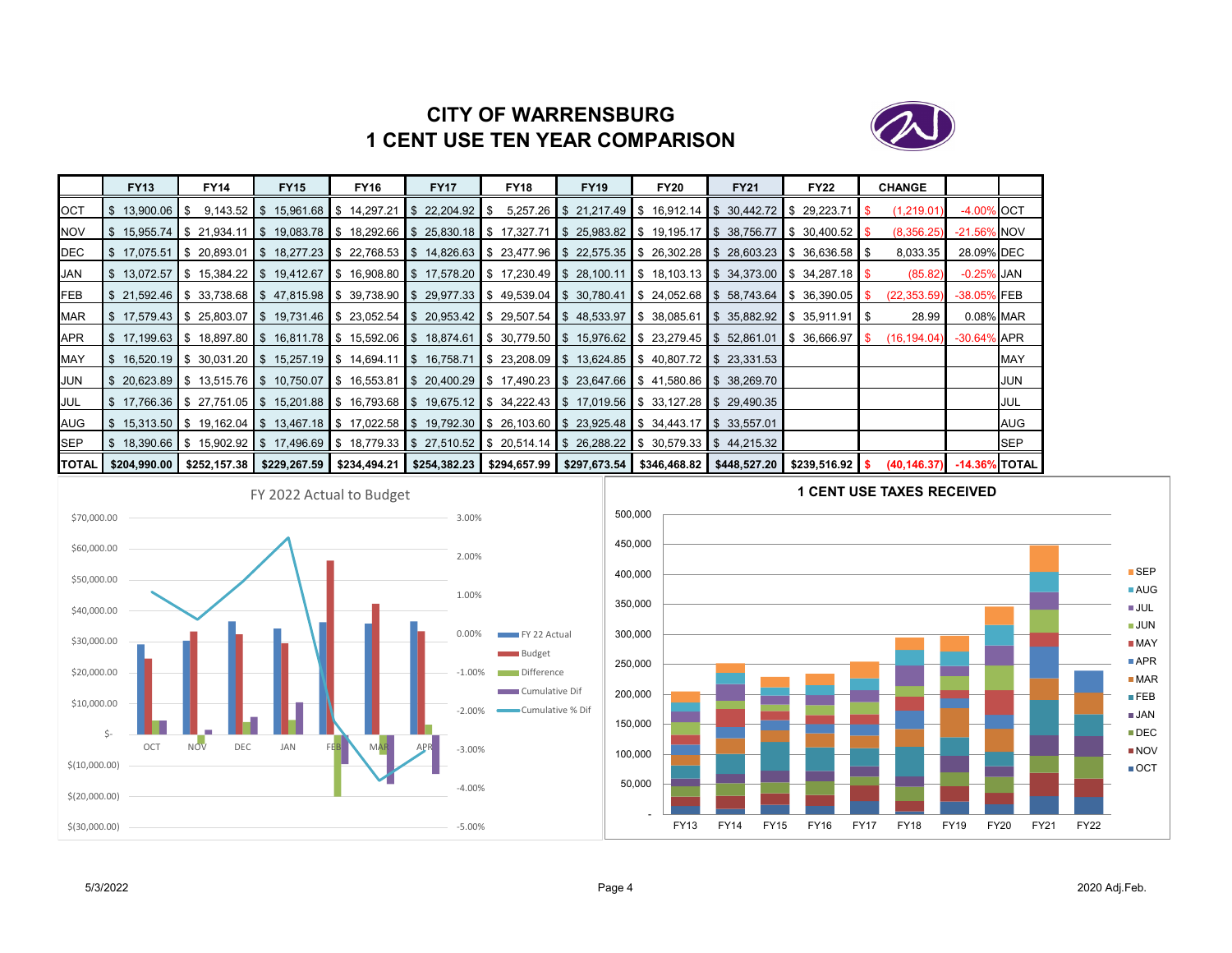

# **CITY OF WARRENSBURG1/2 CENT USE TEN YEAR COMPARISON**

|              | <b>FY13</b>     | <b>FY14</b>                | <b>FY15</b>   | <b>FY16</b>                                                                                                                                           | <b>FY17</b>                | <b>FY18</b>                | <b>FY19</b>                                                                         | <b>FY20</b>                        | <b>FY21</b>                                                           | <b>FY22</b> | <b>CHANGE</b> | %              |            |
|--------------|-----------------|----------------------------|---------------|-------------------------------------------------------------------------------------------------------------------------------------------------------|----------------------------|----------------------------|-------------------------------------------------------------------------------------|------------------------------------|-----------------------------------------------------------------------|-------------|---------------|----------------|------------|
| <b>OCT</b>   | 6,948.75        | $4,570.92$ \$<br>IS.       | 7,982.34      | $7,149.94$   \$<br>l S                                                                                                                                | $11,104.54$ $\parallel$ \$ | $2,629.12$ \$              | 10,610.74                                                                           | l S                                | $8,457.66$ \$ 15,224.22 \$ 14,614.59 \$                               |             | (609.63)      | -4.00% OCT     |            |
| <b>NOV</b>   |                 | 7,976.39 \$10,965.03 \$    |               |                                                                                                                                                       | 12,917.51                  | IS.                        | $8,665.48$ \ \$ 12,994.35 \ \$                                                      |                                    | $9,599.39$ \$ 19,382.02 \$ 15,203.11 \$ (4,178.91)                    |             |               | -21.56% NOV    |            |
| <b>I</b> DEC |                 | 8,536.18 \$ 10,444.57      | IS.           | $9,140.33$ \$ 11,386.40 \$                                                                                                                            |                            |                            | 7,414.70 S 11,741.19 S 11,289.79 S 13,153.60 S 14,304.30 S 18,321.73 S 4,017.43     |                                    |                                                                       |             |               | 28.09% DEC     |            |
| JAN          | $6,535.08$ \$   | $7,690.69$ \ \$            | $9,708.15$ \$ | $8,455.98$ \$                                                                                                                                         | $8,790.75$ \$              |                            | 8,616.86 St 14,052.69 St                                                            |                                    | $9,053.27$ \$ 17,189.72 \$ 17,146.80 \$                               |             | (42.92)       | $-0.25%$ JAN   |            |
| <b>IFEB</b>  | 10.794.23       |                            |               | $\$\$$ 16,872.50 $\$\$$ 23,912.47 $\$\$$ 19,873.18 $\$\$$                                                                                             |                            |                            | 14,991.48 \$24,774.16 \$15,393.09 \$12,028.59 \$29,377.33 \$18,198.43 \$(11,178.90) |                                    |                                                                       |             |               | -38.05% FEB    |            |
| MAR          |                 | 8,788.09 \$12,903.96 \$    |               | 9,867.58 \$ 11,528.43 \$ 10,478.67 \$ 14,756.54 \$ 24,271.54 \$ 19,046.38 \$ 17,944.82 \$ 17,959.32 \$                                                |                            |                            |                                                                                     |                                    |                                                                       |             | 14.50         | 0.08% MAR      |            |
| APR          | 8,598.23        | $9,450.67$ \$<br>IS.       |               | 7,797.49 \$                                                                                                                                           |                            | $9,439.07$ \$ 15,392.63 \$ |                                                                                     |                                    | 7,989.81   \$ 11,641.90   \$ 26,435.46   \$ 18,336.92   \$ (8,098.54) |             |               | $-30.64\%$ APR |            |
| MAY          |                 | $8,258.57$ \$ 15,018.42 \$ | $7,630.03$ \$ | $7,348.43$ \$                                                                                                                                         |                            | $8,380.93$ \$ 11,606.22 \$ |                                                                                     |                                    | 6,813.70 \$ 20,407.69 \$ 11,667.96                                    |             |               |                | MAY        |
| <b>JUN</b>   | $\$\,10,310.04$ | $6,759.15$ \$<br>- \$      | $5,376.05$ \$ |                                                                                                                                                       | 8,278.46 \$ 10,202.06 \$   |                            | 8,746.75 \$11,826.04 \$20,794.33 \$19,138.44                                        |                                    |                                                                       |             |               |                | JUN        |
| JUL          |                 | 8,881.54 \$13,878.12 \$    |               |                                                                                                                                                       |                            | $9,839.40$ \$ 17,114.42 \$ |                                                                                     | 8,511.38 \$ 16,566.74 \$ 14,747.94 |                                                                       |             |               |                | JUL        |
| AUG          | $7,655.33$ \$   | $9,582.82$ \$              | $6,734.85$ \$ | $8,512.89$ \$                                                                                                                                         |                            |                            | $9,898.00$ \$ 13,054.25 \$ 11,964.98 \$ 17,224.82 \$ 16,781.65                      |                                    |                                                                       |             |               |                | <b>AUG</b> |
| <b>SEP</b>   | $9,193.63$ \$   | 7,952.95 \$                |               |                                                                                                                                                       |                            |                            | $9,391.42$ \$ 13,757.84 \$ 10,259.00 \$ 13,146.57 \$ 15,292.54 \$ 22,111.81         |                                    |                                                                       |             |               |                | <b>SEP</b> |
|              |                 |                            |               | TOTAL \$102,476.06 \$126,089.80 \$114,655.30 \$117,269.08 \$127,214.95 \$147,356.62 \$148,864.68 \$173,266.91 \$224,305.67 \$119,780.90 \$(20,076.97) |                            |                            |                                                                                     |                                    |                                                                       |             |               | -14.36% TOTAL  |            |



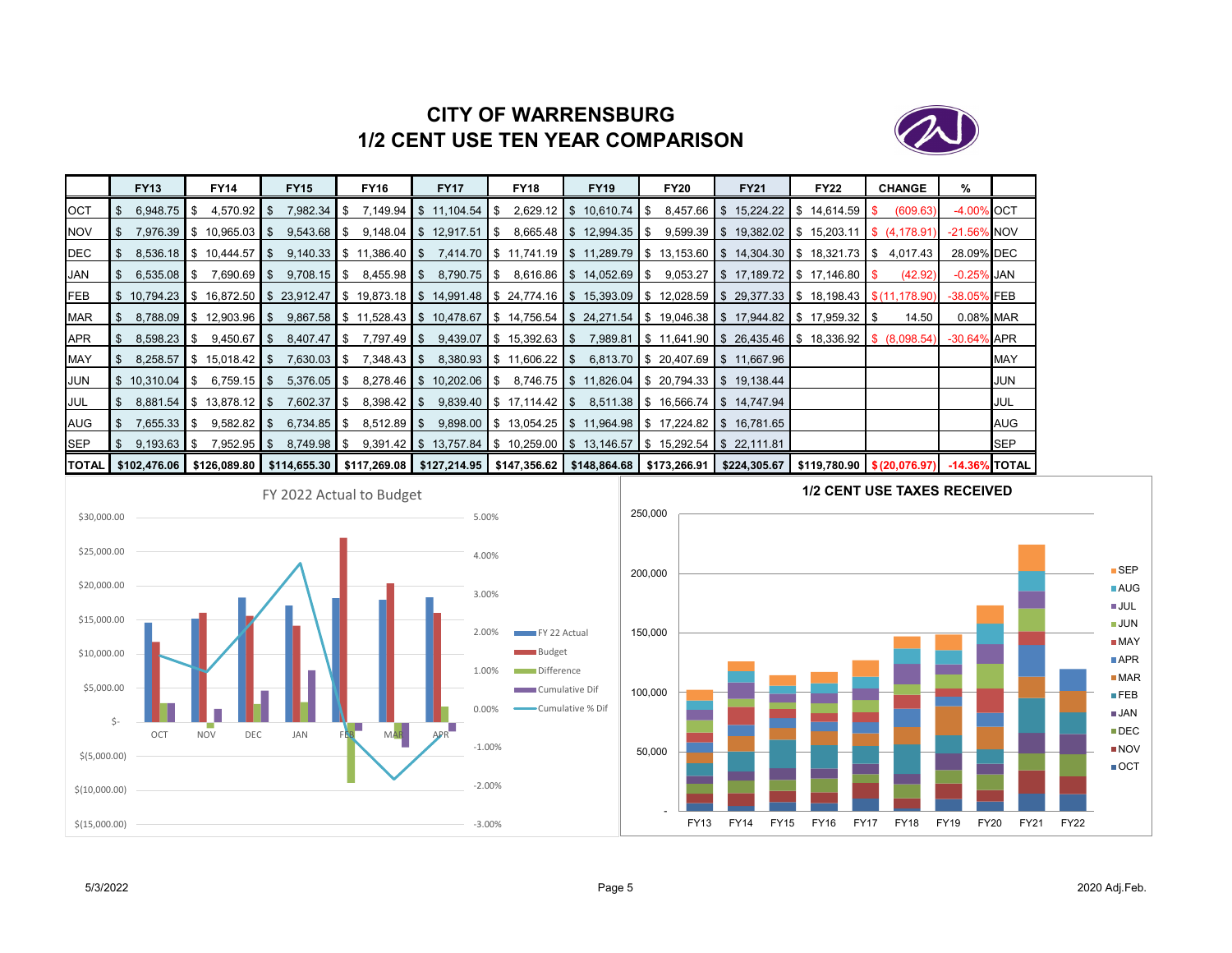

# **CITY OF WARRENSBURG3/8 CENT USE TEN YEAR COMPARISON**

|              | <b>FY13</b>                  | <b>FY14</b>           | <b>FY15</b> | <b>FY16</b>               | <b>FY17</b>                                                          | <b>FY18</b>                                                                   | <b>FY19</b>                                                                               | <b>FY20</b> | <b>FY21</b>                                                                                                                                                      | <b>FY22</b> | <b>CHANGE</b> | %              |            |
|--------------|------------------------------|-----------------------|-------------|---------------------------|----------------------------------------------------------------------|-------------------------------------------------------------------------------|-------------------------------------------------------------------------------------------|-------------|------------------------------------------------------------------------------------------------------------------------------------------------------------------|-------------|---------------|----------------|------------|
| OCT          | \$4.868.24                   | S 3.202.35 S 5.986.01 |             | $\frac{1}{2}$ 5.361.79 \$ | 8,327.37                                                             | 1,971.59<br>- \$                                                              | $7,957.06$ \$<br><b>IS</b>                                                                |             | $6,342.45$ \$ 11,416.73 \$ 10,959.57                                                                                                                             |             | (457.16)      | -4.00% OCT     |            |
| <b>NOV</b>   |                              |                       |             |                           | \$5,588.20  \$7,682.01  \$7,156.86  \$6,860.18  \$9,686.92  \$       | 6,498.29 \$                                                                   |                                                                                           |             | $9,744.54$ \$ 7,198.64 \$ 14,534.70 \$ 11,400.90 \$ (3,133.80)                                                                                                   |             |               | $-21.56\%$ NOV |            |
| DEC          |                              |                       |             |                           |                                                                      |                                                                               | $$5,980.38$ $$7,317.38$ $$6,854.39$ $$8,538.73$ $$5,560.33$ $$8,804.79$ $$8,466.29$ $$5$  |             | $9,863.97$ \$ 10,726.88 \$ 13,739.58 \$                                                                                                                          |             | 3,012.70      | 28.09% DEC     |            |
| JAN          |                              |                       |             |                           |                                                                      |                                                                               | $$4,578.42$ $$5,388.03$ $$7,280.21$ $$6,341.20$ $$6,592.23$ $$6,461.84$ $$10,538.20$ $$6$ |             | $6,789.10$ \$ 12,890.68 \$ 12,858.50 \$                                                                                                                          |             | (32.18)       | $-0.25\%$ JAN  |            |
| <b>FEB</b>   |                              |                       |             |                           |                                                                      |                                                                               |                                                                                           |             | \$7,562.35  \$12,652.80  \$17,932.11  \$14,903.02  \$11,242.20  \$18,578.30  \$11,543.38  \$9,020.32  \$22,030.24  \$13,647.12  \$(8,383.12)                     |             |               | -38.05% FEB    |            |
| <b>MAR</b>   |                              |                       |             |                           |                                                                      |                                                                               |                                                                                           |             | \$ 6,156.87  \$ 9,676.76  \$ 7,399.76  \$ 8,645.24  \$ 7,858.02  \$ 11,066.02  \$ 18,201.38  \$ 14,283.00  \$ 13,456.93  \$ 13,467.81  \$                        |             | 10.88         | 0.08% MAR      |            |
| <b>APR</b>   |                              |                       |             |                           |                                                                      | $$6,023.85$ $$7,087.12$ $$6,304.81$ $$5,847.39$ $$7,078.42$ $$11,543.03$ $$5$ |                                                                                           |             | $5,991.60$ \$ $8,730.34$ \$ $19,824.12$ \$ $13,750.98$ \$ $(6,073.14)$                                                                                           |             |               | -30.64% APR    |            |
| MAY          |                              |                       |             |                           |                                                                      | \$5,785.89  \$11,262.41  \$5,721.80  \$5,510.63  \$6,284.91  \$8,703.58  \$   |                                                                                           |             | $5,109.64$ \$ 15,303.85 \$ 8,749.87                                                                                                                              |             |               |                | <b>MAY</b> |
| JUN          |                              |                       |             |                           | \$7,223.13   \$5,068.72   \$4,031.53   \$6,208.07   \$7,650.59   \$  | $6,559.25$ \$                                                                 |                                                                                           |             | 8,868.43 \$ 15,593.79 \$ 14,352.03                                                                                                                               |             |               |                | <b>JUN</b> |
| JUL          |                              |                       |             |                           |                                                                      |                                                                               |                                                                                           |             | \$ 6,222.33 \$10,407.29 \$ 5,701.06 \$ 6,298.02 \$ 7,378.63 \$ 12,834.21 \$ 6,382.74 \$ 12,423.51 \$ 11,059.57                                                   |             |               |                | JUL        |
| AUG          |                              |                       |             |                           | \$5.363.27   \$7.186.22   \$5.050.51   \$6.383.87   \$7.422.58   \$  | $9,789.46$ \$                                                                 |                                                                                           |             | 8,972.62 \$12,917.00 \$12,584.67                                                                                                                                 |             |               |                | AUG        |
| <b>I</b> SEP |                              |                       |             |                           | \$6,440.98   \$5,963.97   \$6,561.67   \$7,042.69   \$10,317.09   \$ | 7,693.28 \$                                                                   |                                                                                           |             | $9,858.70$ \$ 11,467.97 \$ 16,581.78                                                                                                                             |             |               |                | <b>SEP</b> |
|              | <b>TOTAL   \$71,793.91  </b> |                       |             |                           |                                                                      |                                                                               |                                                                                           |             | \$92,895.06   \$85,980.72   \$87,940.83   \$ 95,399.29   \$110,503.64   \$111,634.58   \$129,933.94   \$168,208.20   \$ 89,824.46   \$(15,055.82)  -14.36% TOTAL |             |               |                |            |



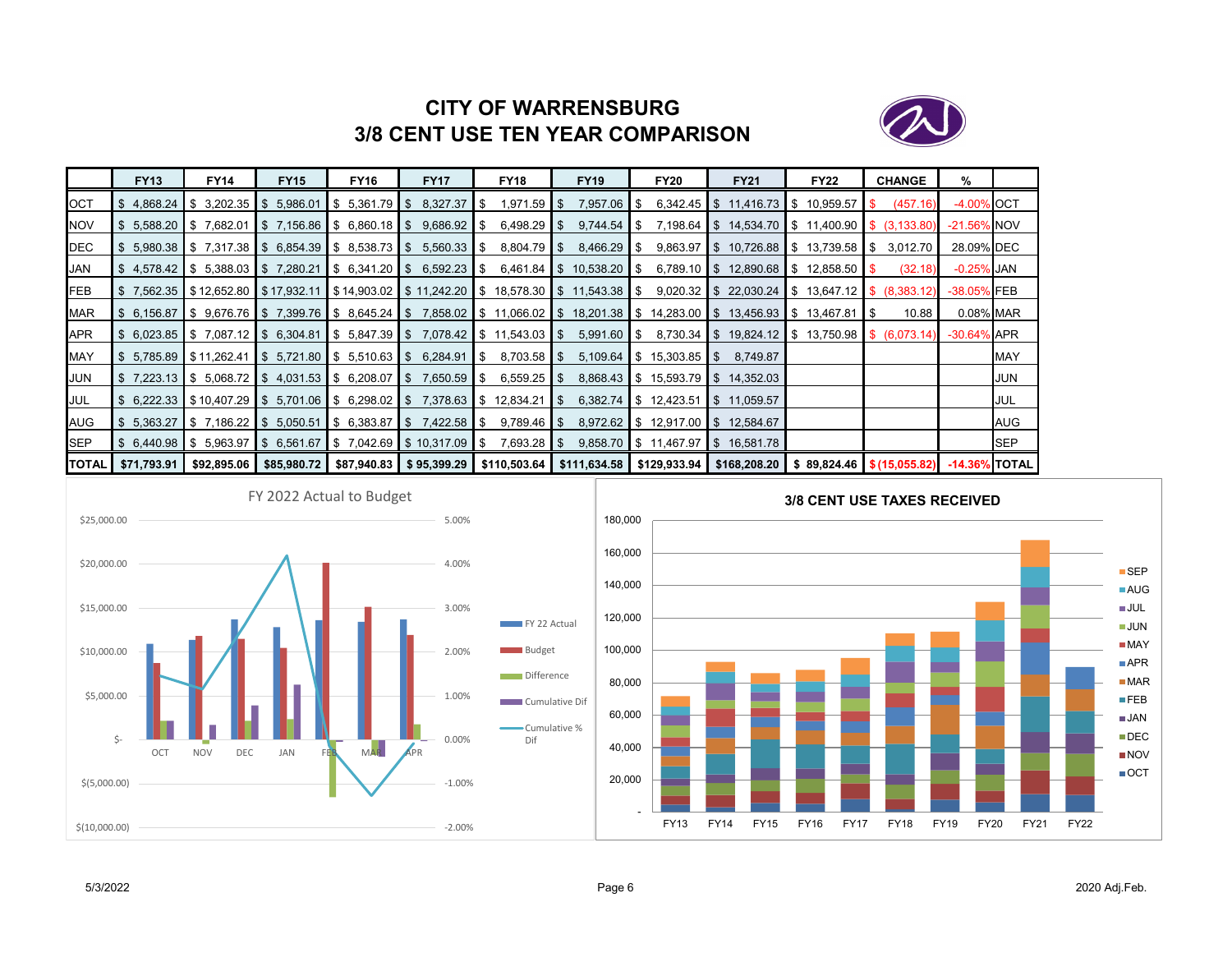# **CITY OF WARRENSBURGLAW ENFORCEMENT TEN YEAR COMPARISON**



|            | <b>FY13</b>               | <b>FY14</b>  | <b>FY15</b>                                                                                                                                                                                     | <b>FY16</b> | <b>FY17</b>                                                     | <b>FY18</b>    | <b>FY19</b>                      | <b>FY20</b>                                                             | <b>FY21</b>                      | <b>FY22</b>    | <b>CHANGE</b>           | %             |            |
|------------|---------------------------|--------------|-------------------------------------------------------------------------------------------------------------------------------------------------------------------------------------------------|-------------|-----------------------------------------------------------------|----------------|----------------------------------|-------------------------------------------------------------------------|----------------------------------|----------------|-------------------------|---------------|------------|
| OCT        |                           |              | $$68,648.72$ $$49,734.02$ $$69,740.56$ $$73,177.08$ $$74,169.96$                                                                                                                                |             |                                                                 | \$70,492.57    | $\$\$$ 62,332.51 \\ \$ 71,710.54 |                                                                         | \$79,577.66                      |                | 91,375.16 \$11,797.50   | 14.83% OCT    |            |
| <b>NOV</b> |                           |              | $\frac{1}{3}$ 55,212.92 $\frac{1}{3}$ 77,887.02 $\frac{1}{3}$ 63,532.50 $\frac{1}{3}$ 58,894.22 $\frac{1}{3}$ 55,595.27                                                                         |             |                                                                 |                |                                  | $\frac{1}{2}$ 52,280.94 $\frac{1}{2}$ 59,911.16 $\frac{1}{2}$ 63,444.87 | \$68,686.74                      |                | 75,208.85   \$ 6,522.11 | 9.50% NOV     |            |
| DEC        | \$58,370.64               |              | $\$ 65,709.45 $\$ \$ 72,535.63 $\$ \$ 79,184.98 $\$ \$ 72,791.45 $\$ \$ 100,119.52 $\$ \$ 73,344.67 $\$ \$ 71,772.51                                                                            |             |                                                                 |                |                                  |                                                                         | $\frac{1}{2}$ 87,141.65          |                | 99,896.60 \$12,754.95   | 14.64% DEC    |            |
| JAN        | \$53,269.01               |              | $\frac{1}{3}$ 61,204.89 $\frac{1}{3}$ 68,952.60 $\frac{1}{3}$ 62,138.58 $\frac{1}{3}$ 73,293.44 $\frac{1}{3}$ 55,325.38 $\frac{1}{3}$ 73,118.12 $\frac{1}{3}$ 72,310.87                         |             |                                                                 |                |                                  |                                                                         | \$81,012.60                      | $80,062.16$ \$ | (950.44)                | $-1.17\%$ JAN |            |
| <b>FEB</b> |                           |              | $$5,330.96$ $$68,707.24$ $$61,982.30$ $$54,930.81$                                                                                                                                              |             | \$53,749.36  \$66,673.84  \$66,817.69  \$75,654.69  \$63,404.45 |                |                                  |                                                                         |                                  | 83,739.71      | \$20,335.26             | 32.07% FEB    |            |
| MAR        |                           |              | \$64.281.82 \$59.850.51 \$62.673.10 \$83.803.95 \$80.502.75 \$92.142.87 \$73.811.27 \$69.821.52 \$88.105.70                                                                                     |             |                                                                 |                |                                  |                                                                         |                                  |                | 90,707.26 \$ 2,601.56   | 2.95% MAR     |            |
| APR        | \$ 62,409.29              |              | $\frac{1}{3}$ 64,069.15 $\frac{1}{3}$ 73,651.81 $\frac{1}{3}$ 67,565.62 $\frac{1}{3}$ 65,452.50 $\frac{1}{3}$ 74,151.28 $\frac{1}{3}$ 70,352.26 $\frac{1}{3}$ 79,816.54 $\frac{1}{3}$ 70,373.08 |             |                                                                 |                |                                  |                                                                         |                                  |                | 88,260.71 \$17,887.63   | 25.42% APR    |            |
| MAY        |                           |              | $\$\,49.808.18\,$ $\$\,77.051.67\,$ $\$\,52.566.73\,$ $\$\,57.599.71$                                                                                                                           |             | $\$\,51,343.45$ \\ \ \$ 58,958.71                               |                |                                  | $\$\$$ 61,991.69 \\ \$ 64,713.00 \ \$ 80,552.28                         |                                  |                |                         |               | <b>MAY</b> |
| JUN        |                           |              | \$ 70,162.15  \$ 67,583.98  \$ 85,528.20  \$ 84,711.15  \$ 71,905.69  \$ 73,249.53  \$ 82,790.48  \$ 85,248.59  \$100,836.52                                                                    |             |                                                                 |                |                                  |                                                                         |                                  |                |                         |               | JUN        |
| JUL        | \$73,007.64               |              | \$ 78,859.70  \$ 74,596.87  \$ 71,509.19  \$ 85,628.15  \$ 91,680.94  \$ 77,897.41  \$ 90,174.20  \$ 89,383.61                                                                                  |             |                                                                 |                |                                  |                                                                         |                                  |                |                         |               | JUL        |
| <b>AUG</b> |                           |              | $\frac{1}{3}$ 48,900.29 \ \$ 58,419.92 \ \$ 55,602.98 \ \$ 58,375.82 \ \$ 62,219.29 \ \$ 65,662.95 \ \$ 73,962.21                                                                               |             |                                                                 |                |                                  | $\parallel$ \$ 86,525.80 $\parallel$ \$ 74,520.21                       |                                  |                |                         |               | AUG        |
| SEP        |                           |              | \$79,282.17 \$75,385.36 \$81,916.16 \$83,389.29 \$74,742.70 \$89,108.85 \$89,310.51 \$94,198.39 \$104,298.47 \$                                                                                 |             |                                                                 |                |                                  |                                                                         |                                  |                |                         |               | <b>SEP</b> |
|            | <b>TOTAL \$738,683.79</b> | \$804,462.91 | \$823,279.44                                                                                                                                                                                    |             | \$835,280.40 \$821,394.01                                       | \$889,847.38 I | \$865,639.98                     |                                                                         | \$925,391.52   \$987,892.97   \$ |                | 609,250.45 \$70,948.57  | 13.18% TOTAL  |            |



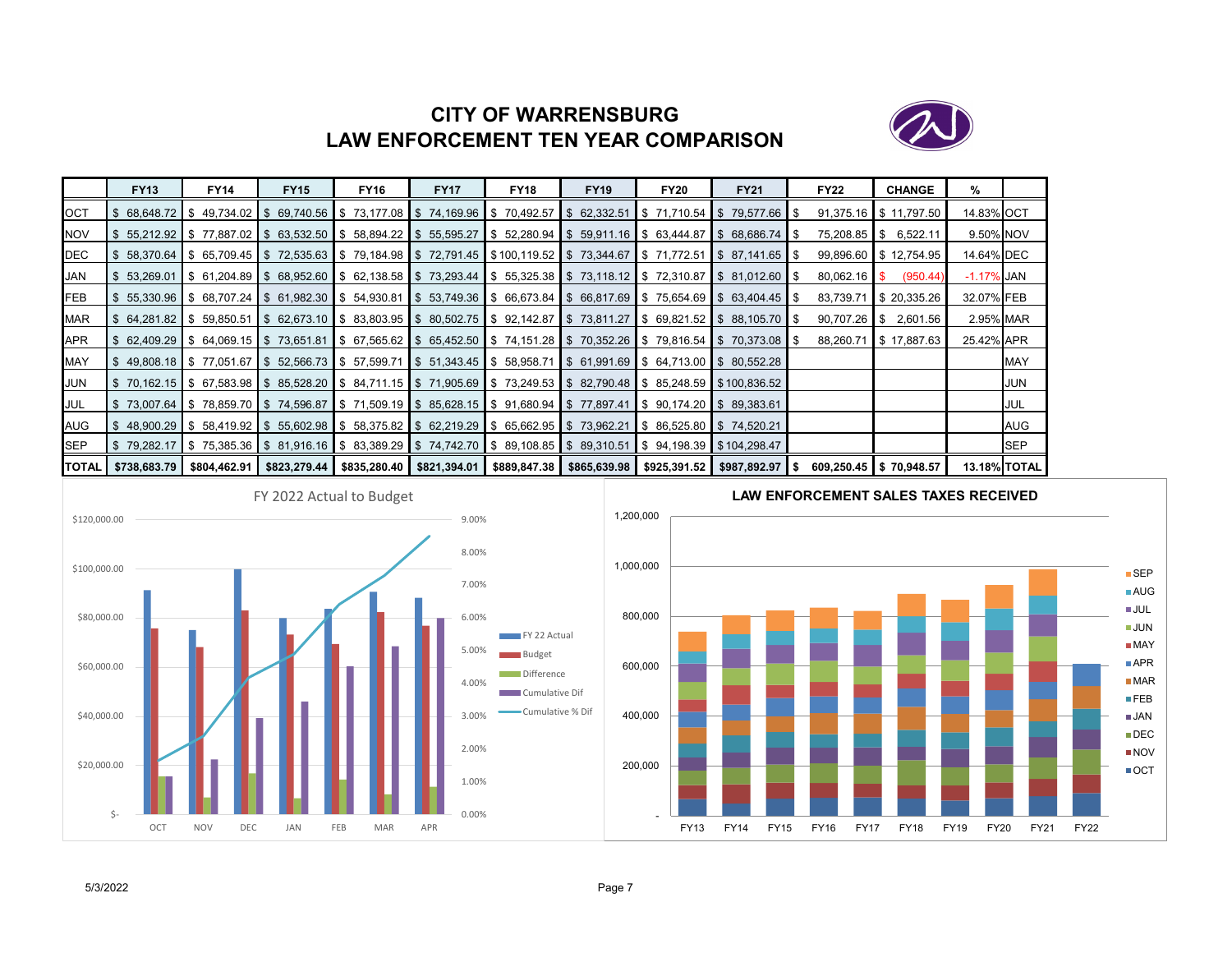

# **CITY OF WARRENSBURGMONTHLY REVENUE COMPARISON**

**as of 05/03/2022**

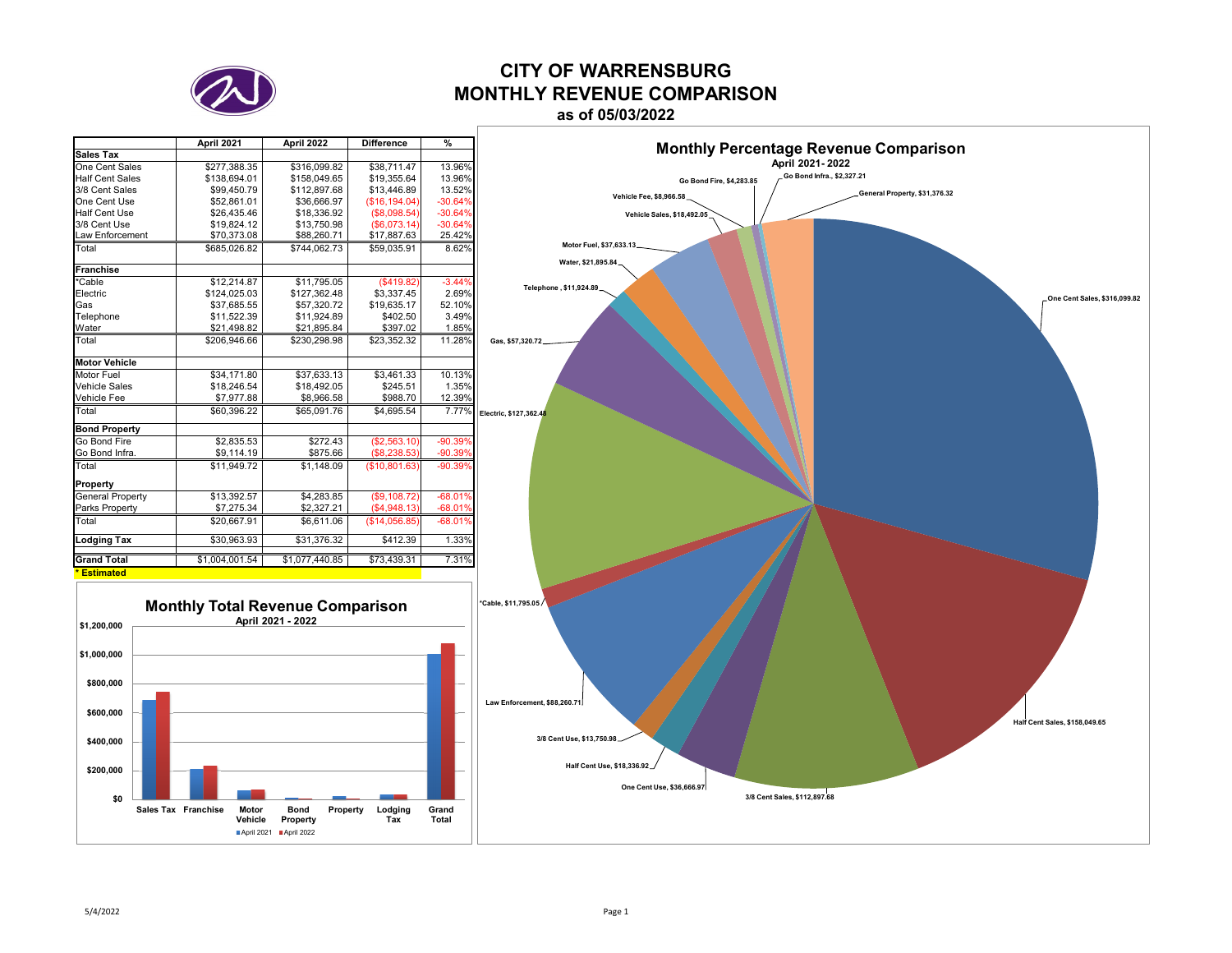

### **CITY OF WARRENSBURGMONTHLY REVENUE COMPARISONas of 05/03/2022**

|                         | Year to Date 2021 | Year to Date 2022 | <b>Difference</b> | $\frac{9}{6}$ |
|-------------------------|-------------------|-------------------|-------------------|---------------|
| Sales Tax               |                   |                   |                   |               |
| One Cent Sales          | \$2,051,703.91    | \$2,337,282.97    | \$285,579.06      | 13.92%        |
| <b>Half Cent Sales</b>  | \$1,025,852.17    | \$1,168,640.12    | \$142,787.95      | 13.92%        |
| 3/8 Cent Sales          | \$745,085.87      | \$845,357.68      | \$100,271.81      | 13.46%        |
| One Cent Use            | \$279,663.29      | \$239,516.92      | (\$40, 146.37)    | $-14.36%$     |
| <b>Half Cent Use</b>    | \$139,857.87      | \$119,780.90      | (\$20,076.97)     | $-14.36%$     |
| 3/8 Cent Use            | \$104,880.28      | \$89,824.46       | (\$15,055.82)     | $-14.36%$     |
| Law Enforcement         | \$538,301.88      | \$609,250.45      | \$70,948.57       | 13.18%        |
| Total                   | \$4.885.345.27    | \$5.409.653.50    | \$524.308.23      | 10.73%        |
| <b>Franchise</b>        |                   |                   |                   |               |
| *Cable                  | \$84,994.98       | \$83,133.77       | (S1.861.21)       | $-2.19%$      |
| Electric                | \$857,513.79      | \$889,581.56      | \$32,067.77       | 3.74%         |
| Gas                     | \$189.536.28      | \$235.866.46      | \$46,330.18       | 24.44%        |
| Telephone               | \$93,349.50       | \$87,152.32       | (S6, 197.18)      | $-6.64%$      |
| Water                   | \$157,921.32      | \$166,303.28      | \$8,381.96        | 5.31%         |
| Total                   | \$1.383.315.87    | \$1.462.037.39    | \$78.721.52       | 5.69%         |
| <b>Motor Vehicle</b>    |                   |                   |                   |               |
| Motor Fuel              | \$278,340.68      | \$312,842.07      | \$34,501.39       | 12.40%        |
| <b>Vehicle Sales</b>    | \$108.846.27      | \$104.254.31      | (S4.591.96)       | $-4.22%$      |
| Vehicle Fee             | \$52,224.00       | \$50,347.97       | (\$1,876.03)      | $-3.59%$      |
| Total                   | \$439.410.95      | \$467.444.35      | \$28,033.40       | 6.38%         |
| <b>Bond Property</b>    |                   |                   |                   |               |
| Go Bond Fire            | \$240.404.71      | \$253.089.87      | \$12,685.16       | 5.28%         |
| Go Bond Infra.          | \$772,729.42      | \$813,503.12      | \$40,773.70       | 5.28%         |
| Total                   | \$1.013.134.13    | \$1.066.592.99    | \$53.458.86       | 5.28%         |
| Property                |                   |                   |                   |               |
| <b>General Property</b> | \$761.527.84      | \$796,733.22      | \$35,205.38       | 4.62%         |
| Parks Property          | \$413,690.27      | \$432,826.90      | \$19,136.63       | 4.63%         |
| Total                   | \$1,175,218.11    | \$1,229,560.12    | \$54,342.01       | 4.62%         |
| Lodging Tax             | \$157,535.90      | \$180,498.73      | \$22,962.83       | 14.58%        |
|                         |                   |                   |                   |               |
| <b>Grand Total</b>      | \$8,040,826.10    | \$8,749,194.09    | \$708,367.99      | 8.81%         |
| <b>Estimated</b>        |                   |                   |                   |               |



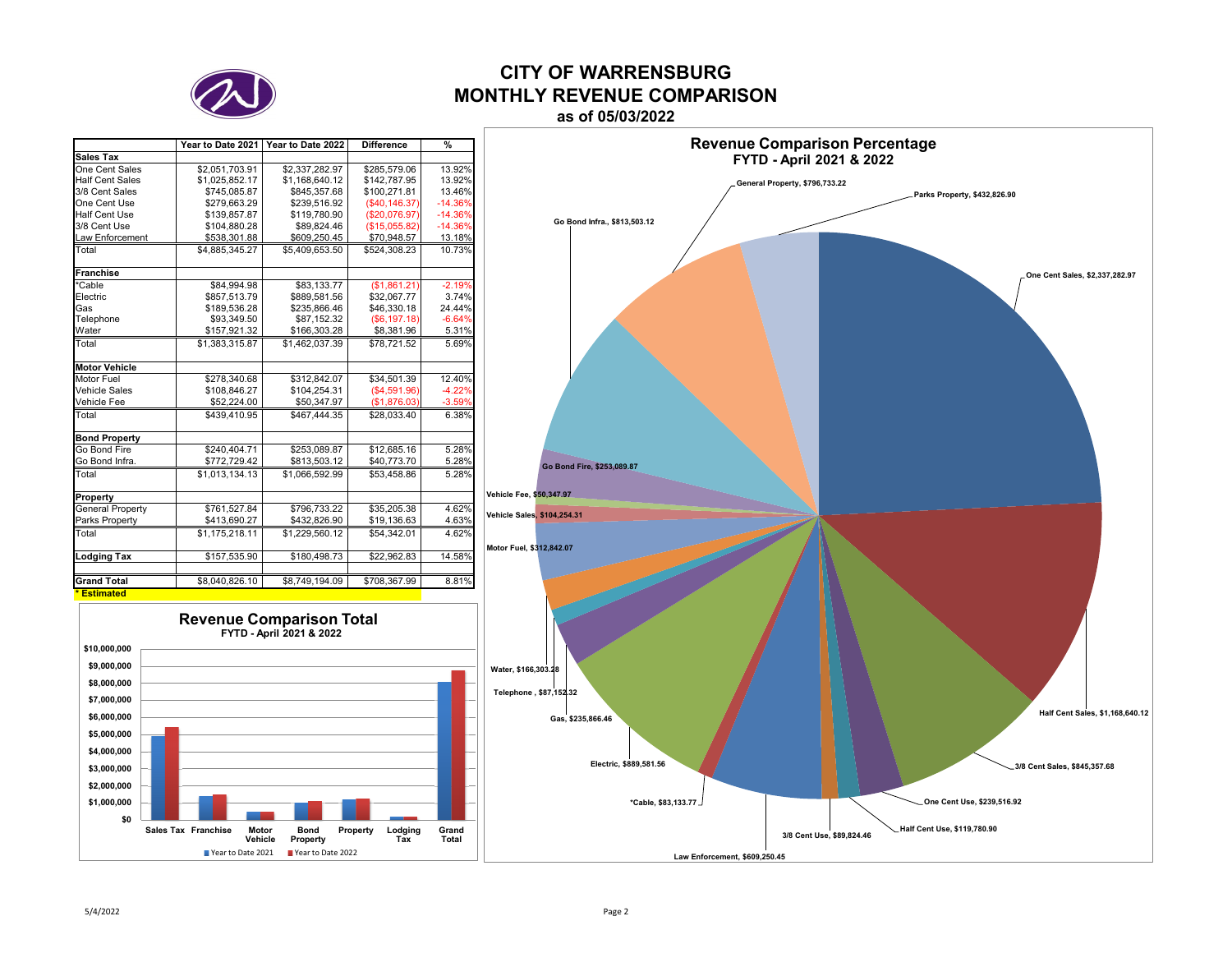

### **CITY OF WARRENSBURGMONTHLY REVENUE COMPARISONas of 05/03/2022**

### **2022 Budget Year to Date 2022 Difference % Remaining Sales Tax**One Cent Sales  $\frac{$3,700,000.00}{$2,337,282.97}$  (\$1,362,717.03) 36.83%<br> $\frac{$1,800,000.00}{$1,168,640.12}$  (\$631,359.88) 35.08% Half Cent Sales \$1,800,000.00 \$1,168,640.12 (\$631,359.88) 35.08%<br>3/8 Cent Sales \$1,350,000.00 \$845,357.68 (\$504,642.32) 37.38%  $\begin{array}{c|c}\n\text{$} 51,350,000.00 \\
\text{$} 9420,000.00\n\end{array}$   $\begin{array}{c}\n\text{$} 5845,357.68 \\
\text{$} 5239,516.92\n\end{array}$   $\begin{array}{c}\n\text{$} 504,642.32 \\
\text{$} 5180,483.08\n\end{array}$ 37.38% One Cent Use \$420,000.00 \$239,516.92 (\$180,483.08) 42.97%  $$200,000.00$   $$119,780.90$   $$89,824.46$   $$60,175.54$  40.11% 3/8 Cent Use \$150,000.00 \$89,824.46 (\$60,175.54) 40.12% Law Enforcement Total \$8,560,000.00 \$5,409,653.50 (\$3,150,346.50) 36.80% **Franchise**  Cable \$145,000.00 \$83,133.77 (\$61,866.23) 42.67%  $\begin{array}{c|c}\n$1,570,000.00 & $889,581.56 & ($860,418.44) \\
$267,000.00 & $235.866.46 & ($31.133.54) \\
\end{array}$ 43.34% Gas \$267,000.00 \$235,866.46 (\$31,133.54) 11.66% Telephone \$150,000.00 \$87,152.32 (\$62,847.68) 41.90% Water \$276,000.00 \$166,303.28 (\$109,696.72) 39.75% Total \$2,408,000.00 \$1,462,037.39 (\$945,962.61) 39.28% **Motor Vehicle**Motor Fuel \$500,000.00 \$312,842.07 (\$187,157.93) 37.43%<br>Vehicle Sales \$180,000.00 \$104,254.31 (\$75.745.69) 42.08% Vehicle Sales Vehicle Fee \$85,000.00 \$50,347.97 (\$34,652.03) 40.77% Total \$765,000.00 \$467,444.35 (\$297,555.65) 38.90% **Bond Property** Go Bond Fire \$252,000.00 \$253,089.87 \$1,089.87 -0.43<br>Go Bond Infra. \$798,000.00 \$813.503.12 \$15.503.12 -1.94  $-1.949$ Go Bond Infra. Total \$1,050,000.00 \$1,066,592.99 \$16,592.99 -1.58%**Property** General Property  $\frac{$855,000.00}{$425,000.00}$  \$796,733.22 (\$58,266.78) 6.81%<br>Parks Property \$425,000.00 \$432,826.90 \$7,826.90 -1.84% Parks Property **\$425,000.00** \$432,826.90 Total \$1,280,000.00 \$1,229,560.12 (\$50,439.88) 3.94% **Lodging Tax** \$250,000.00 \$180,498.73 (\$69,501.27) 27.80% **Grand Total**\$13,263,000.00 \$8,749,194.09 (\$4,513,805.91) 34.03%



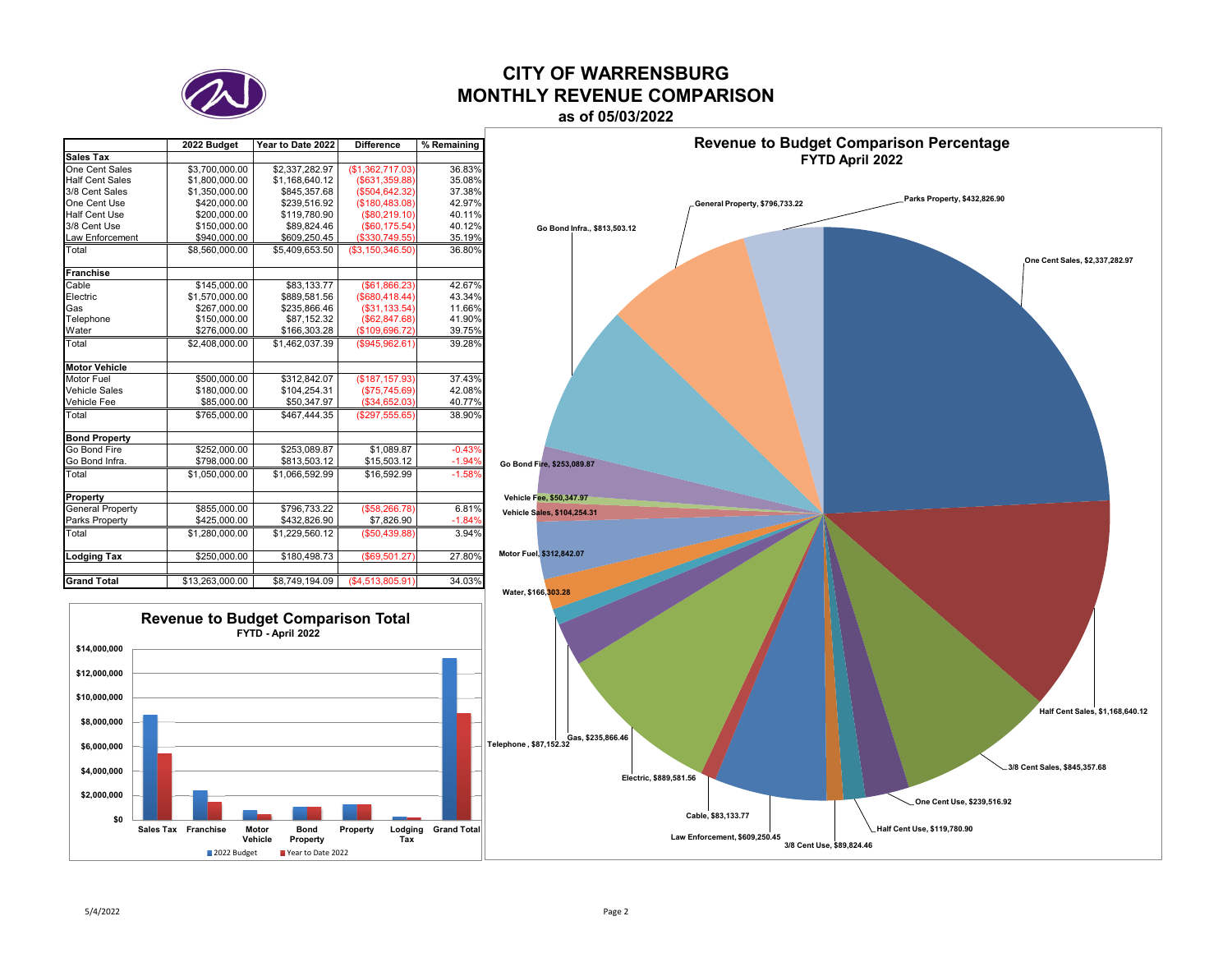

# **Budget Report**

For Fiscal: 2021-2022 Period Ending: 04/30/2022

|                                 |                            |                     |                     |                 |                 | Variance        |           |
|---------------------------------|----------------------------|---------------------|---------------------|-----------------|-----------------|-----------------|-----------|
|                                 |                            | Original            | Current             | Period          | Fiscal          | Favorable       | Percent   |
| RevCategor                      |                            | <b>Total Budget</b> | <b>Total Budget</b> | <b>Activity</b> | <b>Activity</b> | (Unfavorable)   | Remaining |
| <b>Fund: 110 - GENERAL</b>      |                            |                     |                     |                 |                 |                 |           |
| Revenue                         |                            |                     |                     |                 |                 |                 |           |
| 511 - PROPERTY TAX              |                            | 886,300.00          | 886,300.00          | 5,419.68        | 931,876.16      | 45,576.16       | 5.14 %    |
| 512 - SALES TAX                 |                            | 4,667,000.00        | 4,667,000.00        | 406,930.01      | 2,963,702.19    | $-1,703,297.81$ | 36.50%    |
| <b>513 - USE TAX</b>            |                            | 420,000.00          | 420,000.00          | 36,666.97       | 239,516.92      | $-180,483.08$   | 42.97%    |
| 514 - FRANCHISE TAX             |                            | 2,408,000.00        | 2,408,000.00        | 215,354.23      | 1,455,654.60    | $-952,345.40$   | 39.55 %   |
| 519 - TAX - NON CATEGORIZED     |                            | 250,000.00          | 320,000.00          | 36,567.73       | 192,639.03      | $-127,360.97$   | 39.80%    |
| 521 - INTERGOVEN - FED GRANT    |                            | 18,890.00           | 18,890.00           | 63,636.36       | 65,848.36       | 46,958.36       | 248.59%   |
| 522 - INTERGOVEN - STATE GRANT  |                            | 10,000.00           | 10,000.00           | 0.00            | 17,257.16       | 7,257.16        | 72.57%    |
| 523 - INTERGOVEN - LOCAL GRANT  |                            | 11,700.00           | 12,900.00           | 0.00            | 1,200.00        | $-11,700.00$    | 90.70%    |
| 531 - LICENSES                  |                            | 102,800.00          | 102,800.00          | 893.68          | 9,443.93        | $-93,356.07$    | 90.81%    |
| 532 - PERMITS                   |                            | 125,390.00          | 125,390.00          | 33,285.72       | 90,077.02       | $-35,312.98$    | 28.16%    |
| <b>541 - FINES</b>              |                            | 267,300.00          | 267,300.00          | 18,573.93       | 111,907.10      | $-155,392.90$   | 58.13%    |
| 551 - SERVICE & MERCHANDISE     |                            | 271,600.00          | 271,600.00          | 6,808.05        | 102,230.60      | $-169,369.40$   | 62.36%    |
| 555 - SERVICE & MERCHANDISE     |                            | 847,470.00          | 847,470.00          | 0.00            | 423,735.00      | $-423,735.00$   | 50.00 %   |
| 561 - ASSET SALES               |                            | 6,000.00            | 6,000.00            | 7,300.00        | 7,300.00        | 1,300.00        | 21.67%    |
| 571 - INTEREST INCOME           |                            | 56,020.00           | 56,020.00           | 0.00            | 22,875.09       | $-33,144.91$    | 59.17%    |
| 591 - DONATION                  |                            | 18,900.00           | 18,900.00           | 0.00            | 21,075.00       | 2,175.00        | 11.51%    |
| 599 - REVENUE - NON CATEGORIZED |                            | 35,000.00           | 35,000.00           | 2,502.72        | 9,629.93        | $-25,370.07$    | 72.49%    |
| 711 - OTHER FINANCING SOURCES   |                            | 4,000.00            | 27,262.00           | 0.00            | 0.00            | $-27,262.00$    | 100.00%   |
|                                 | <b>Revenue Total:</b>      | 10,406,370.00       | 10,500,832.00       | 833,939.08      | 6,665,968.09    | $-3,834,863.91$ | 36.52%    |
|                                 | Fund: 110 - GENERAL Total: | 10,406,370.00       | 10,500,832.00       | 833,939.08      | 6,665,968.09    | $-3,834,863.91$ | 36.52%    |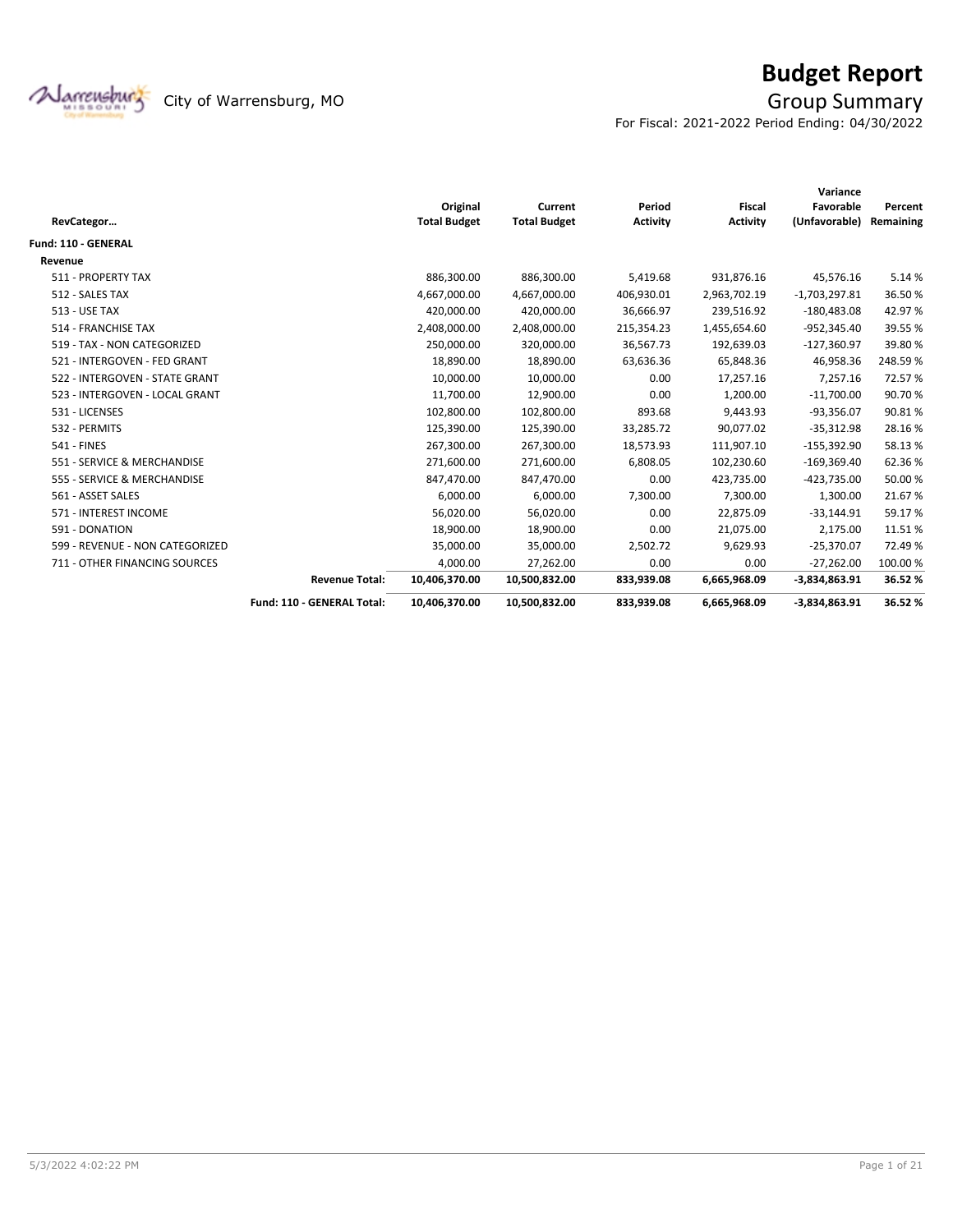| RevCategor                                  | Original<br><b>Total Budget</b> | Current<br><b>Total Budget</b> | Period<br><b>Activity</b> | Fiscal<br><b>Activity</b> | Variance<br>Favorable<br>(Unfavorable) | Percent<br>Remaining |
|---------------------------------------------|---------------------------------|--------------------------------|---------------------------|---------------------------|----------------------------------------|----------------------|
| <b>Fund: 210 - CAPITAL IMPROVEMENT TRAN</b> |                                 |                                |                           |                           |                                        |                      |
| Revenue                                     |                                 |                                |                           |                           |                                        |                      |
| 512 - SALES TAX                             | 680.000.00                      | 680.000.00                     | 56.125.18                 | 417.096.38                | $-262.903.62$                          | 38.66%               |
| 551 - SERVICE & MERCHANDISE                 | 86.000.00                       | 86.000.00                      | 8.966.58                  | 50.347.97                 | $-35.652.03$                           | 41.46 %              |
| 571 - INTEREST INCOME                       | 5.000.00                        | 5.000.00                       | 0.00                      | 4.724.58                  | $-275.42$                              | 5.51%                |
| 711 - OTHER FINANCING SOURCES               | 151.300.00                      | 151.300.00                     | 0.00                      | 0.00                      | $-151.300.00$                          | 100.00 %             |
| <b>Revenue Total:</b>                       | 922.300.00                      | 922.300.00                     | 65.091.76                 | 472.168.93                | $-450.131.07$                          | 48.81%               |
| Fund: 210 - CAPITAL IMPROVEMENT TRAN Total: | 922.300.00                      | 922.300.00                     | 65.091.76                 | 472.168.93                | -450.131.07                            | 48.81%               |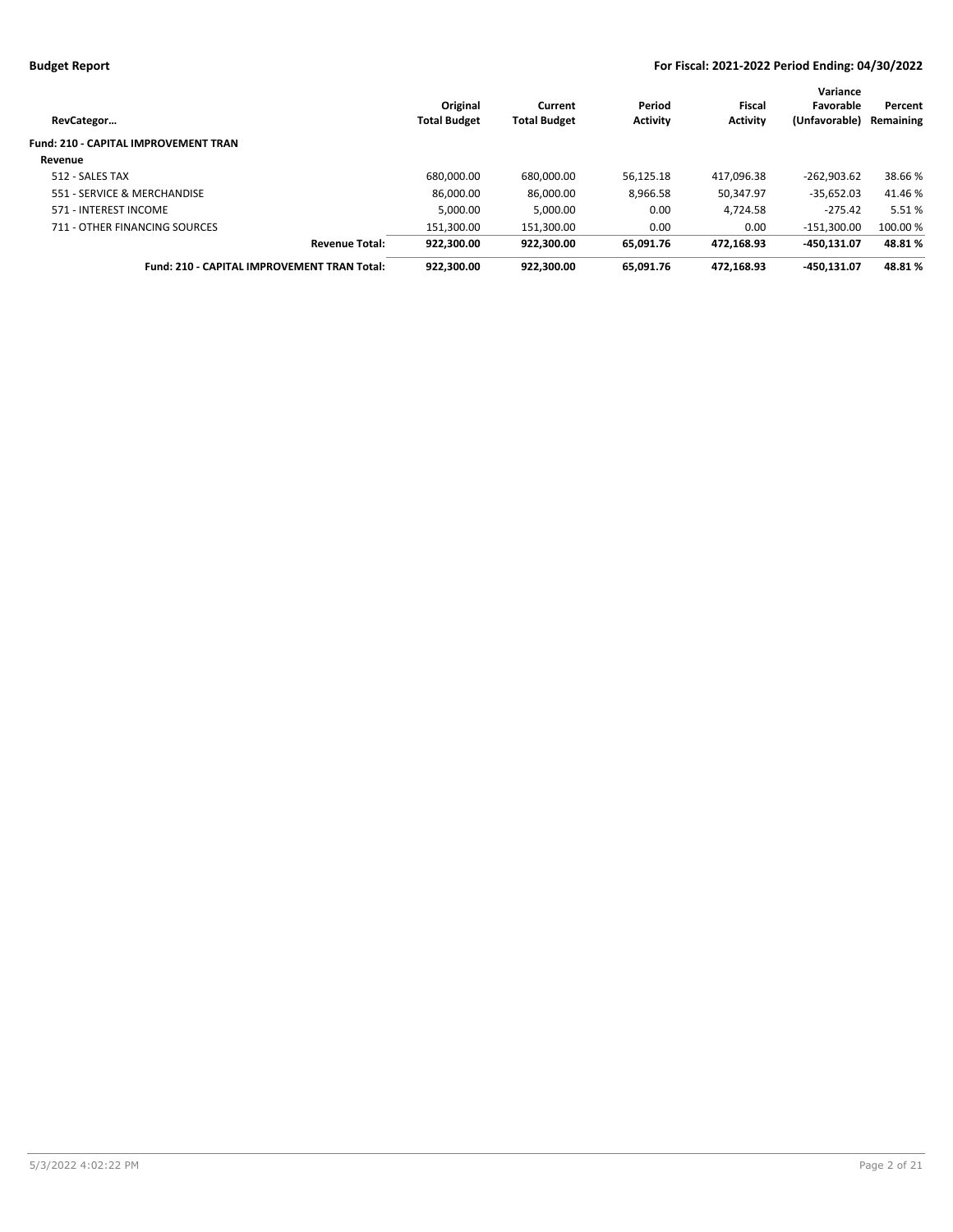| RevCategor                                   | Original<br><b>Total Budget</b> | Current<br><b>Total Budget</b> | Period<br><b>Activity</b> | Fiscal<br><b>Activity</b> | Variance<br>Favorable<br>(Unfavorable) | Percent<br>Remaining |
|----------------------------------------------|---------------------------------|--------------------------------|---------------------------|---------------------------|----------------------------------------|----------------------|
| Fund: 215 - CAPITAL IMPROVEMENT 1/2 C        |                                 |                                |                           |                           |                                        |                      |
| Revenue                                      |                                 |                                |                           |                           |                                        |                      |
| 512 - SALES TAX                              | 1,800,000.00                    | 1,800,000.00                   | 158.049.65                | 1,168,640.12              | $-631.359.88$                          | 35.08 %              |
| 513 - USE TAX                                | 200,000.00                      | 200,000.00                     | 18,336.92                 | 119,780.90                | $-80,219.10$                           | 40.11 %              |
| 571 - INTEREST INCOME                        | 3,500.00                        | 3,500.00                       | 0.00                      | 5,600.80                  | 2,100.80                               | 60.02%               |
| <b>Revenue Total:</b>                        | 2,003,500.00                    | 2.003.500.00                   | 176.386.57                | 1.294.021.82              | -709.478.18                            | 35.41 %              |
| Fund: 215 - CAPITAL IMPROVEMENT 1/2 C Total: | 2,003,500.00                    | 2,003,500.00                   | 176.386.57                | 1,294,021.82              | -709.478.18                            | 35.41 %              |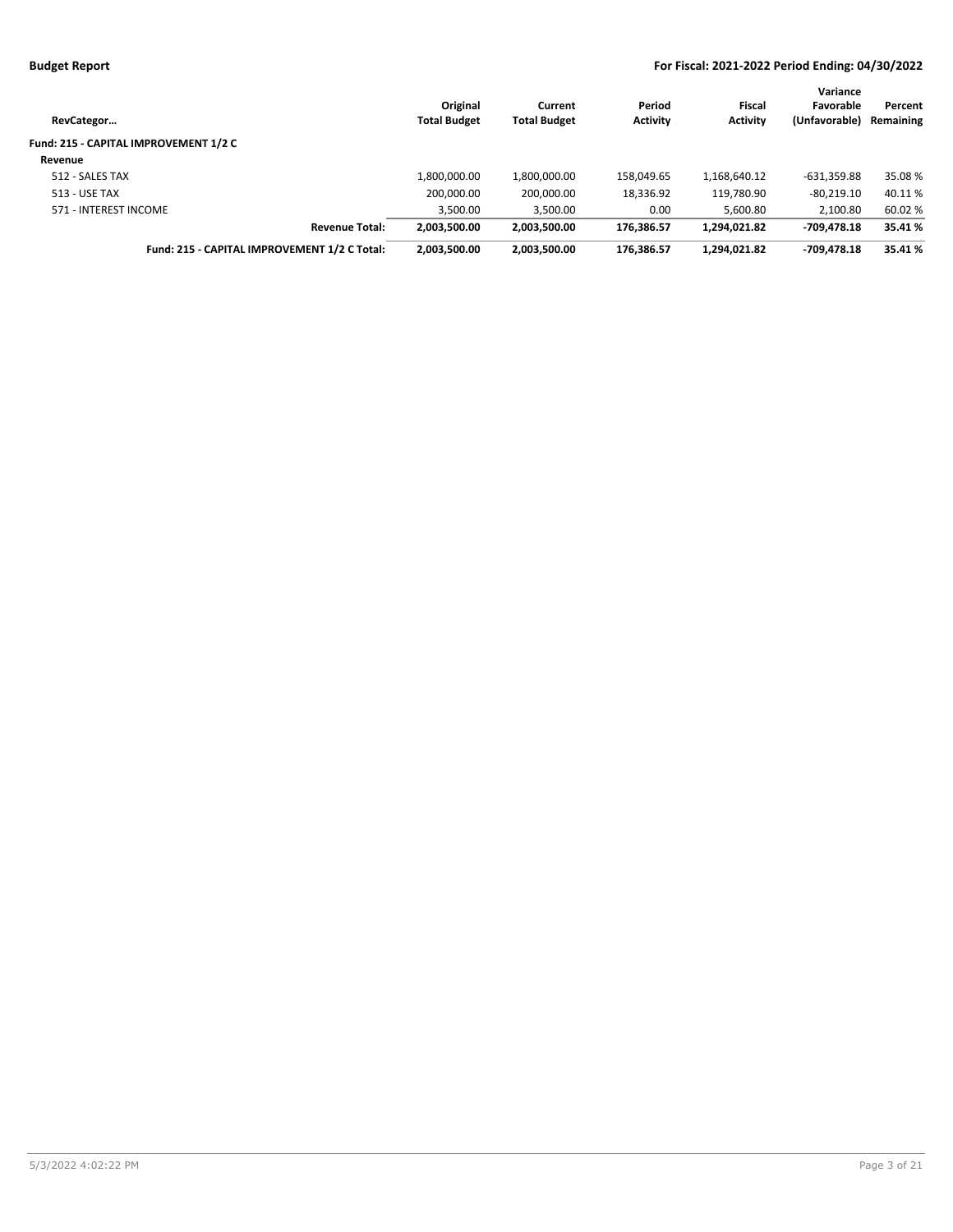| RevCategor                                         | Original<br><b>Total Budget</b> | Current<br><b>Total Budget</b> | Period<br><b>Activity</b> | <b>Fiscal</b><br><b>Activity</b> | Variance<br>Favorable<br>(Unfavorable) | Percent<br>Remaining |
|----------------------------------------------------|---------------------------------|--------------------------------|---------------------------|----------------------------------|----------------------------------------|----------------------|
| <b>Fund: 225 - GENERAL OBLIGATION BONDS</b>        |                                 |                                |                           |                                  |                                        |                      |
| Revenue                                            |                                 |                                |                           |                                  |                                        |                      |
| 511 - PROPERTY TAX                                 | 1,114,300.00                    | 1,114,300.00                   | 1,961.70                  | 1,067,388.82                     | $-46.911.18$                           | 4.21 %               |
| 571 - INTEREST INCOME                              | 3,300.00                        | 3,300.00                       | 0.00                      | 23,130.56                        | 19,830.56                              | 600.93 %             |
| 599 - REVENUE - NON CATEGORIZED                    | 12,000,000.00                   | 12,000,000.00                  | 0.00                      | 0.00                             | $-12.000.000.00$                       | 100.00 %             |
| <b>Revenue Total:</b>                              | 13.117.600.00                   | 13,117,600.00                  | 1.961.70                  | 1.090.519.38                     | -12.027.080.62                         | 91.69%               |
| <b>Fund: 225 - GENERAL OBLIGATION BONDS Total:</b> | 13,117,600.00                   | 13,117,600.00                  | 1.961.70                  | 1,090,519.38                     | -12,027,080.62                         | 91.69%               |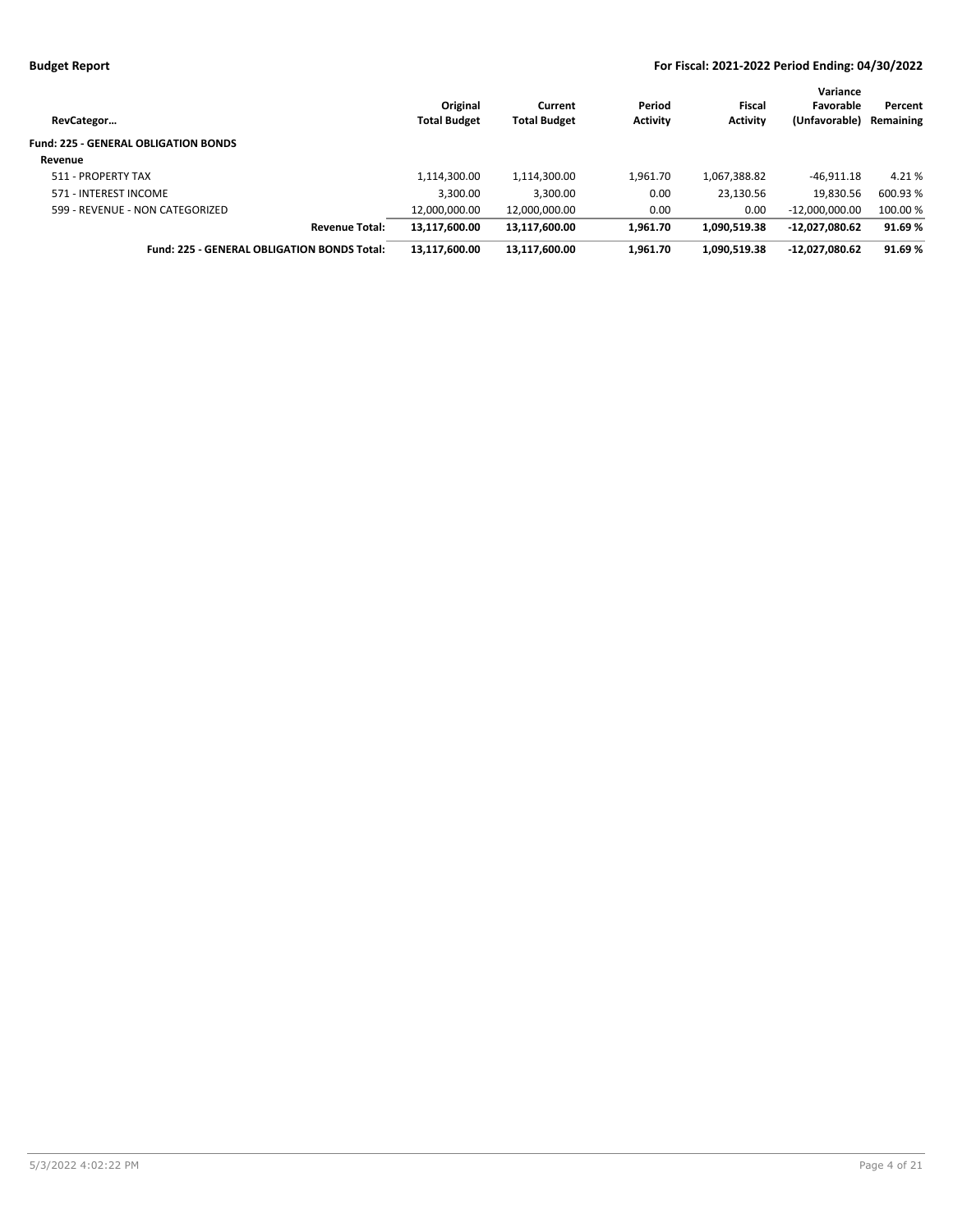| RevCategor                                     | Original<br><b>Total Budget</b> | Current<br><b>Total Budget</b> | Period<br><b>Activity</b> | Fiscal<br><b>Activity</b> | Variance<br>Favorable<br>(Unfavorable) | Percent<br>Remaining |
|------------------------------------------------|---------------------------------|--------------------------------|---------------------------|---------------------------|----------------------------------------|----------------------|
| <b>Fund: 240 - AMERICAN RESCUE PLAN</b>        |                                 |                                |                           |                           |                                        |                      |
| Revenue                                        |                                 |                                |                           |                           |                                        |                      |
| 521 - INTERGOVEN - FED GRANT                   | 0.00                            | 2,060,029.00                   | 0.00                      | 19.850.70                 | $-2,040,178.30$                        | 99.04 %              |
| 571 - INTEREST INCOME                          | 0.00                            | 0.00                           | 0.00                      | 8,700.11                  | 8.700.11                               | 0.00%                |
| <b>Revenue Total:</b>                          | 0.00                            | 2.060.029.00                   | 0.00                      | 28.550.81                 | -2.031.478.19                          | 98.61%               |
| <b>Fund: 240 - AMERICAN RESCUE PLAN Total:</b> | 0.00                            | 2.060.029.00                   | 0.00                      | 28.550.81                 | -2.031.478.19                          | 98.61%               |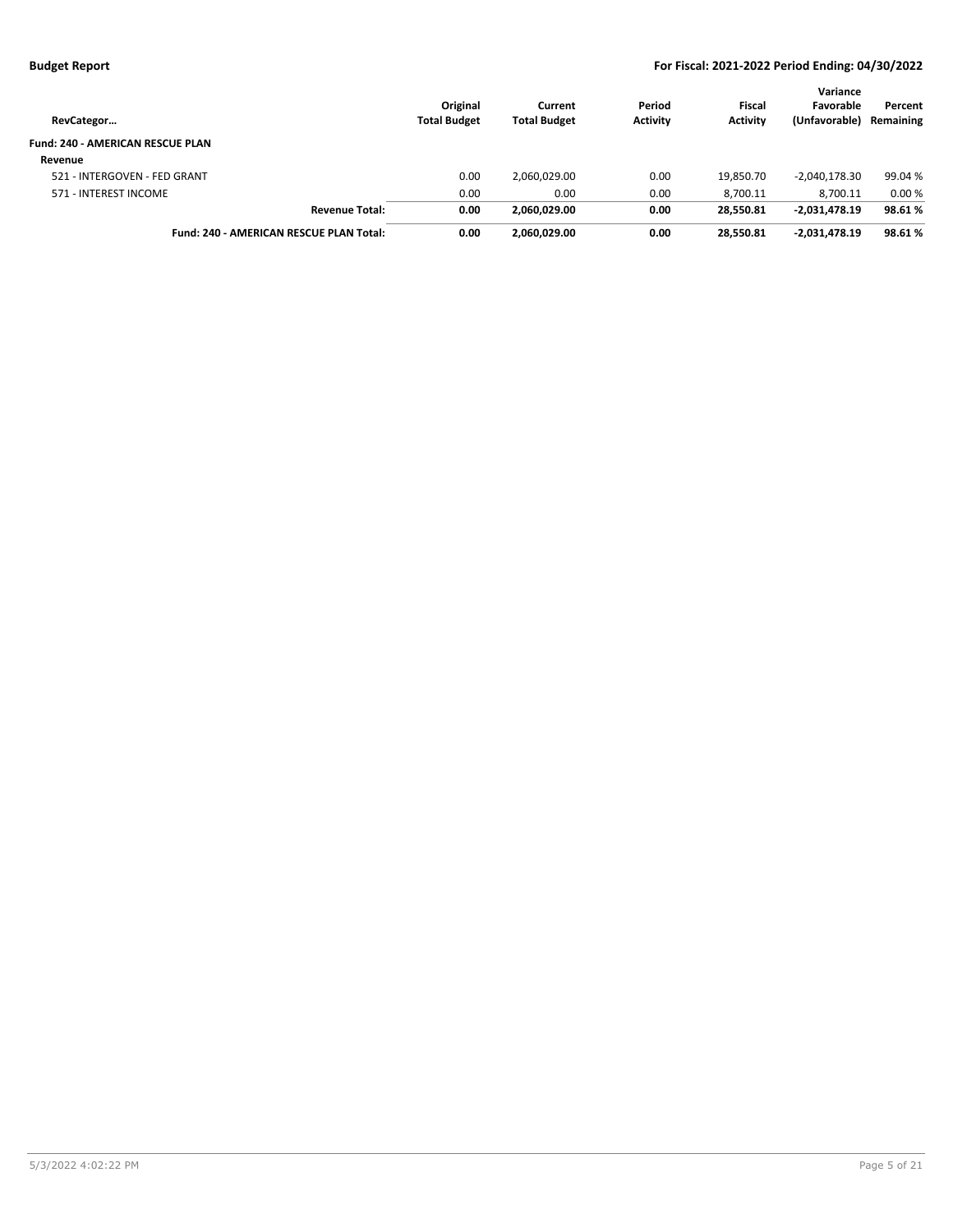| RevCategor                    |                                 | Original<br><b>Total Budget</b> | Current<br><b>Total Budget</b> | Period<br><b>Activity</b> | <b>Fiscal</b><br><b>Activity</b> | Variance<br>Favorable<br>(Unfavorable) | Percent<br>Remaining |
|-------------------------------|---------------------------------|---------------------------------|--------------------------------|---------------------------|----------------------------------|----------------------------------------|----------------------|
| Fund: 310 - DEBT SERVICE      |                                 |                                 |                                |                           |                                  |                                        |                      |
| Revenue                       |                                 |                                 |                                |                           |                                  |                                        |                      |
| 571 - INTEREST INCOME         |                                 | 0.00                            | 0.00                           | 0.00                      | 8.40                             | 8.40                                   | 0.00%                |
| 711 - OTHER FINANCING SOURCES |                                 | 2,757,010.00                    | 2,757,010.00                   | 0.00                      | 1,721,392.15                     | $-1,035,617.85$                        | 37.56 %              |
|                               | <b>Revenue Total:</b>           | 2,757,010.00                    | 2,757,010.00                   | 0.00                      | 1,721,400.55                     | $-1,035,609.45$                        | 37.56 %              |
|                               | Fund: 310 - DEBT SERVICE Total: | 2,757,010.00                    | 2,757,010.00                   | 0.00                      | 1.721.400.55                     | $-1,035,609.45$                        | 37.56 %              |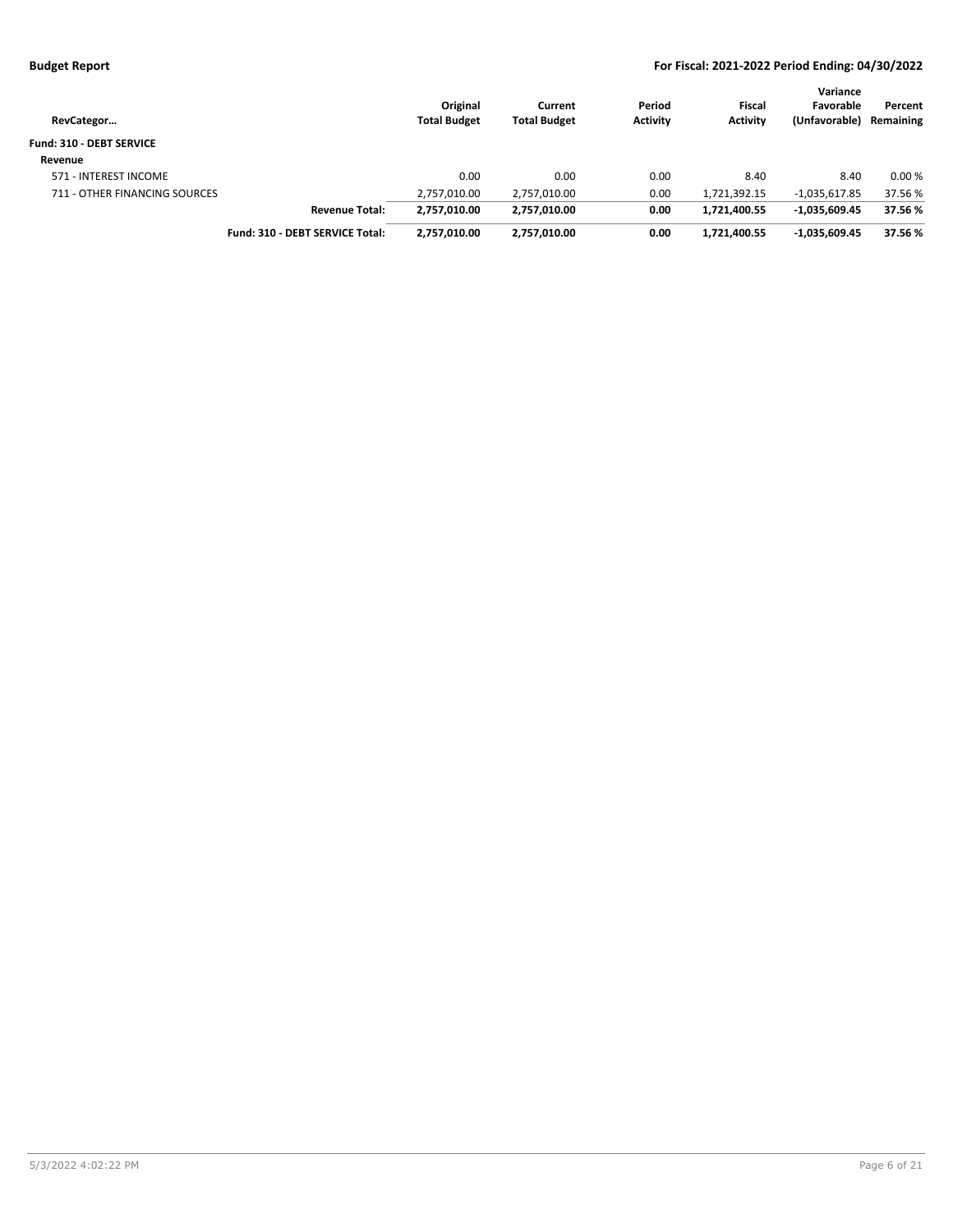| RevCategor                                  | Original<br><b>Total Budget</b> | Current<br><b>Total Budget</b> | Period<br><b>Activity</b> | Fiscal<br><b>Activity</b> | Variance<br>Favorable<br>(Unfavorable) | Percent<br>Remaining |
|---------------------------------------------|---------------------------------|--------------------------------|---------------------------|---------------------------|----------------------------------------|----------------------|
| Fund: 410 - NEIGHBORHOOD IMPROVEMENT        |                                 |                                |                           |                           |                                        |                      |
| Revenue                                     |                                 |                                |                           |                           |                                        |                      |
| 511 - PROPERTY TAX                          | 59,500.00                       | 59,500.00                      | 0.00                      | 54.082.80                 | $-5.417.20$                            | 9.10 %               |
| 571 - INTEREST INCOME                       | 0.00                            | 0.00                           | 0.00                      | 1,110.91                  | 1.110.91                               | 0.00%                |
| 711 - OTHER FINANCING SOURCES               | 100,620.00                      | 100,620.00                     | 0.00                      | 0.00                      | $-100,620.00$                          | 100.00 %             |
| <b>Revenue Total:</b>                       | 160.120.00                      | 160.120.00                     | 0.00                      | 55.193.71                 | $-104.926.29$                          | 65.53 %              |
| Fund: 410 - NEIGHBORHOOD IMPROVEMENT Total: | 160,120.00                      | 160,120.00                     | 0.00                      | 55,193.71                 | $-104.926.29$                          | 65.53 %              |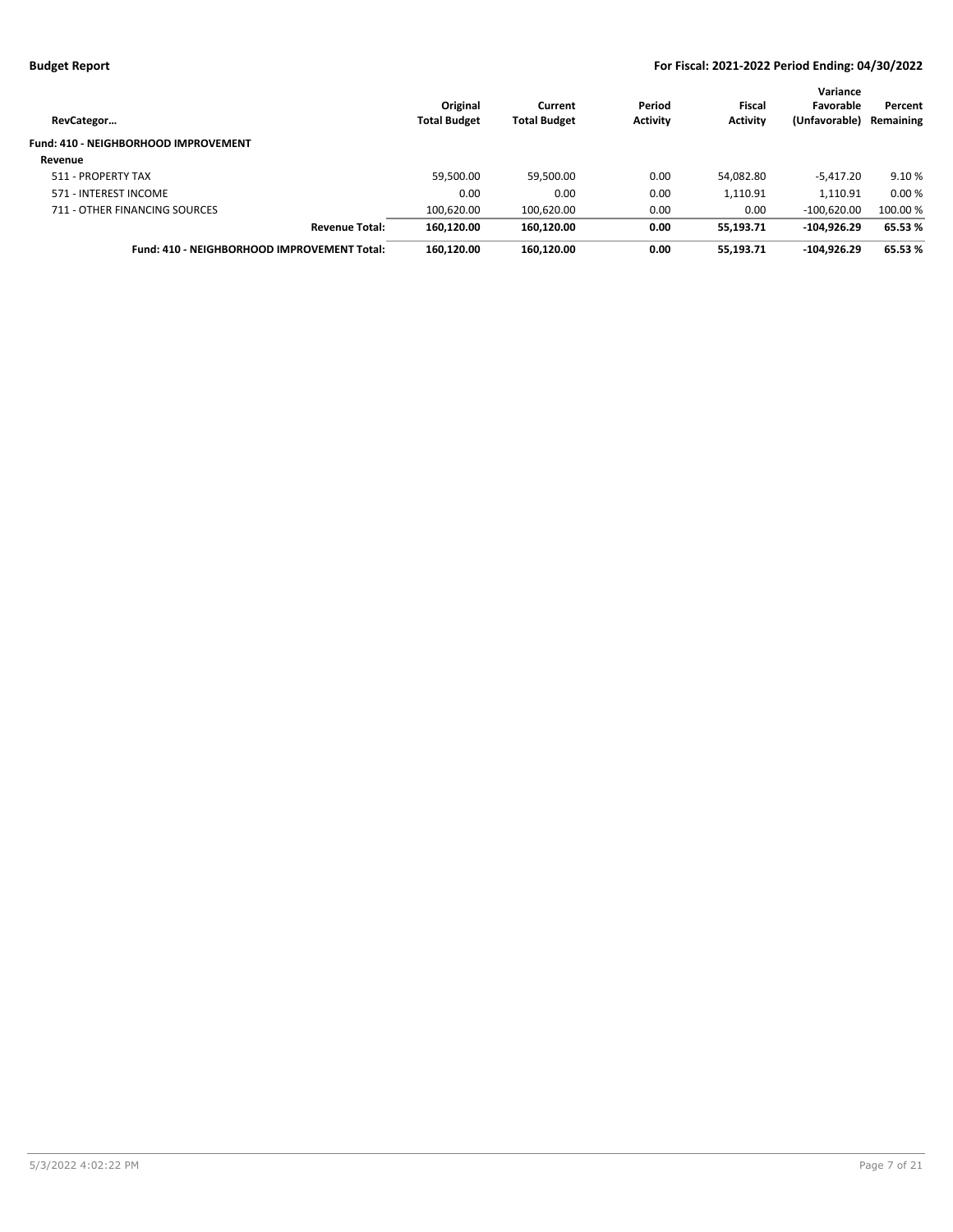|                                          |                     |                     |                 |                 | Variance        |           |
|------------------------------------------|---------------------|---------------------|-----------------|-----------------|-----------------|-----------|
|                                          | Original            | Current             | Period          | Fiscal          | Favorable       | Percent   |
| RevCategor                               | <b>Total Budget</b> | <b>Total Budget</b> | <b>Activity</b> | <b>Activity</b> | (Unfavorable)   | Remaining |
| <b>Fund: 430 - PARK &amp; RECREATION</b> |                     |                     |                 |                 |                 |           |
| Revenue                                  |                     |                     |                 |                 |                 |           |
| 511 - PROPERTY TAX                       | 465,780.00          | 465,780.00          | 2.944.26        | 471,719.98      | 5,939.98        | 1.28%     |
| 512 - SALES TAX                          | 1,350,000.00        | 1,350,000.00        | 112,897.68      | 845,357.68      | -504,642.32     | 37.38%    |
| <b>513 - USE TAX</b>                     | 150,000.00          | 150,000.00          | 13,750.98       | 89,824.46       | $-60.175.54$    | 40.12 %   |
| 551 - SERVICE & MERCHANDISE              | 862,890.50          | 862,890.50          | 47,958.32       | 260,928.91      | $-601,961.59$   | 69.76%    |
| 561 - ASSET SALES                        | 200.00              | 200.00              | 0.00            | 0.00            | $-200.00$       | 100.00 %  |
| 571 - INTEREST INCOME                    | 15,960.00           | 15,960.00           | 0.00            | 8,341.01        | $-7,618.99$     | 47.74 %   |
| 591 - DONATION                           | 2,000.00            | 2,000.00            | 0.00            | 1,540.00        | $-460.00$       | 23.00 %   |
| 599 - REVENUE - NON CATEGORIZED          | 2,500.00            | 2,500.00            | 0.00            | 13,598.00       | 11,098.00       | 443.92%   |
| <b>Revenue Total:</b>                    | 2,849,330.50        | 2,849,330.50        | 177,551.24      | 1,691,310.04    | -1,158,020.46   | 40.64%    |
| Fund: 430 - PARK & RECREATION Total:     | 2,849,330.50        | 2,849,330.50        | 177,551.24      | 1,691,310.04    | $-1,158,020.46$ | 40.64%    |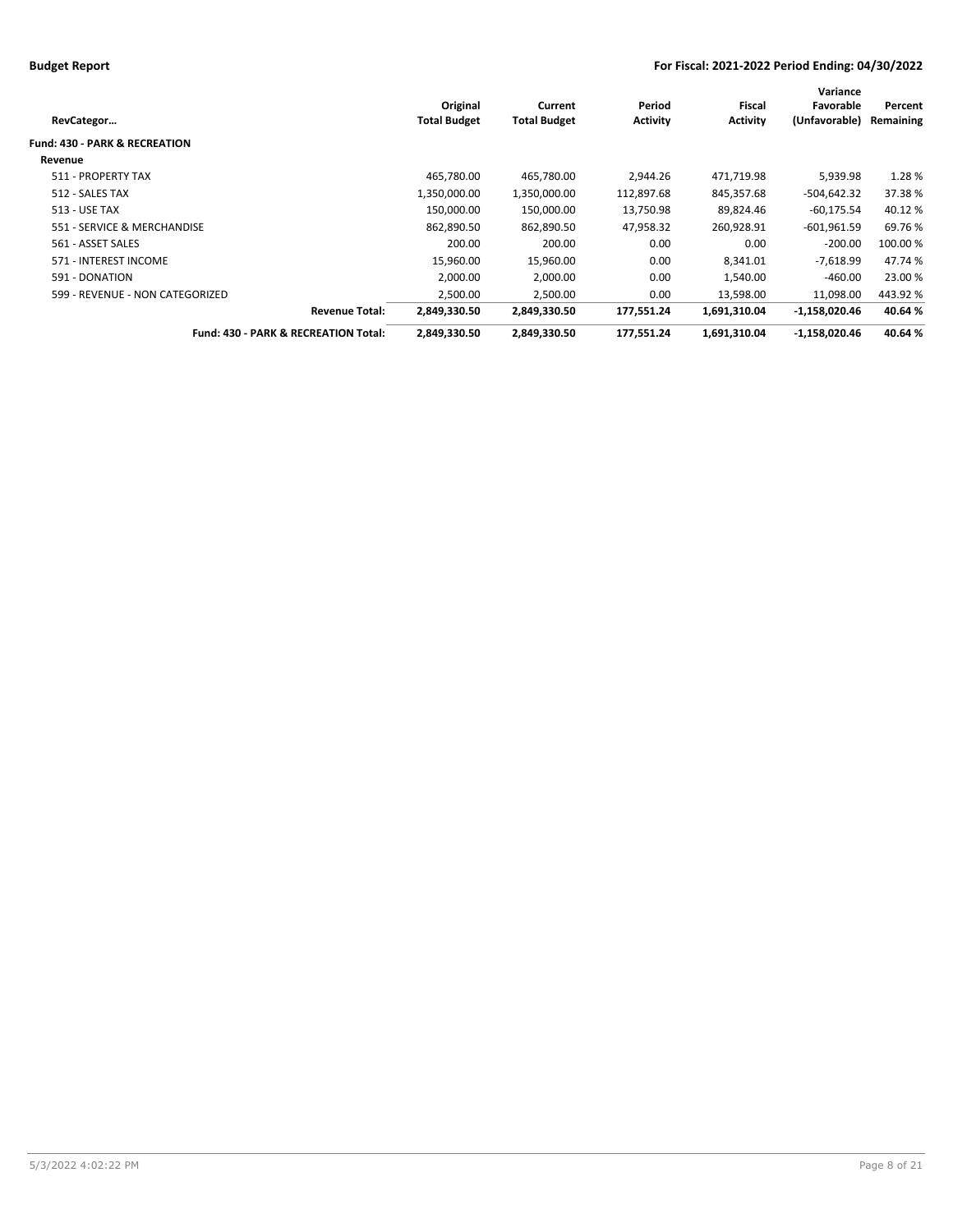| RevCategor                                          | Original<br><b>Total Budget</b> | Current<br><b>Total Budget</b> | Period<br><b>Activity</b> | Fiscal<br><b>Activity</b> | Variance<br>Favorable<br>(Unfavorable) | Percent<br>Remaining |
|-----------------------------------------------------|---------------------------------|--------------------------------|---------------------------|---------------------------|----------------------------------------|----------------------|
| <b>Fund: 440 - TAX INCREMENTAL FINANCING</b>        |                                 |                                |                           |                           |                                        |                      |
| Revenue                                             |                                 |                                |                           |                           |                                        |                      |
| 511 - PROPERTY TAX                                  | 140,600.00                      | 140,600.00                     | 0.00                      | 145.525.26                | 4.925.26                               | 3.50 %               |
| 512 - SALES TAX                                     | 9,500.00                        | 9,500.00                       | 0.00                      | 0.00                      | $-9.500.00$                            | 100.00 %             |
| <b>Revenue Total:</b>                               | 150.100.00                      | 150,100.00                     | 0.00                      | 145.525.26                | $-4.574.74$                            | 3.05%                |
| <b>Fund: 440 - TAX INCREMENTAL FINANCING Total:</b> | 150.100.00                      | 150.100.00                     | 0.00                      | 145.525.26                | -4.574.74                              | 3.05%                |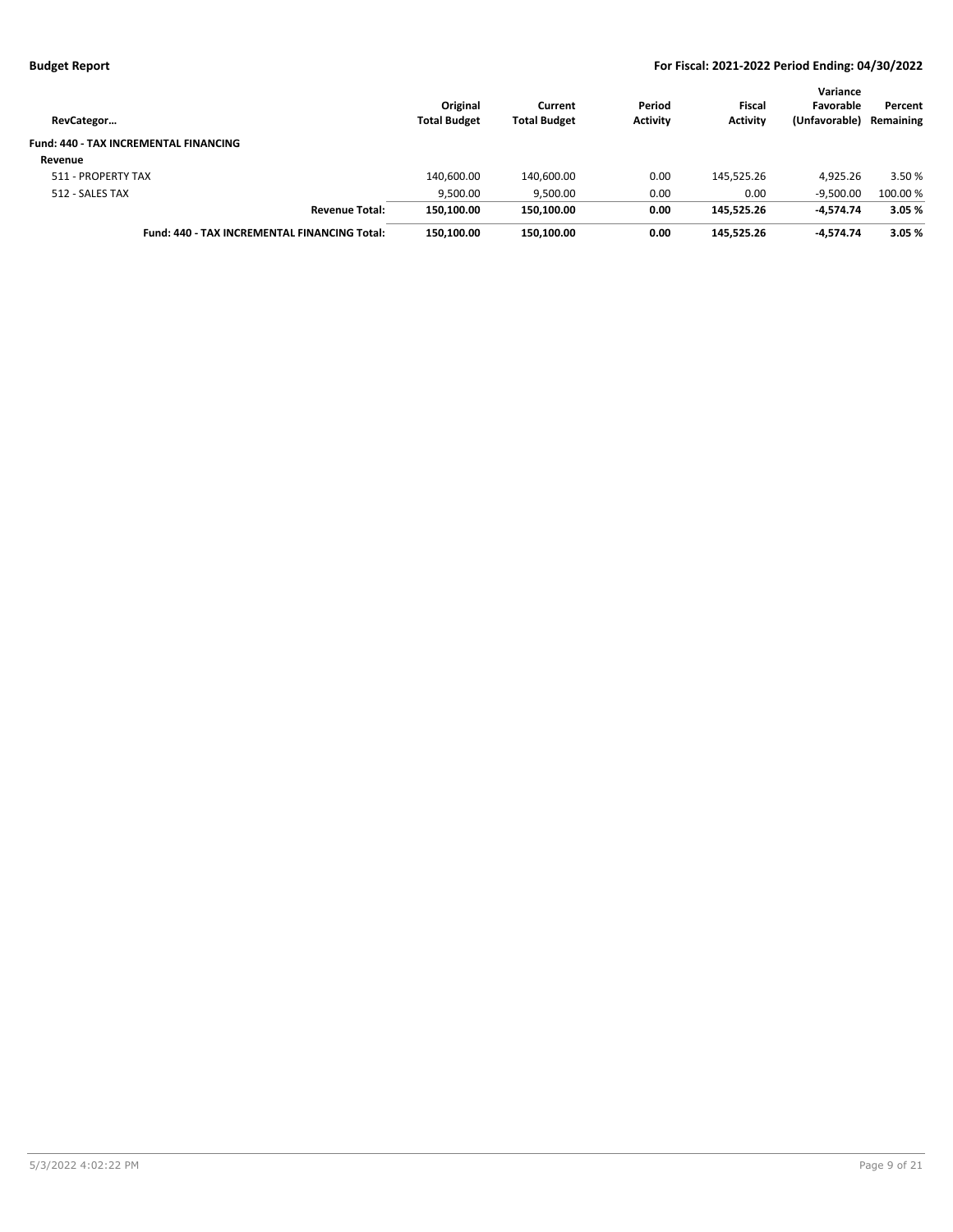| RevCategor                                        | Original<br><b>Total Budget</b> | Current<br><b>Total Budget</b> | Period<br><b>Activity</b> | Fiscal<br><b>Activity</b> | Variance<br>Favorable<br>(Unfavorable) | Percent<br>Remaining |
|---------------------------------------------------|---------------------------------|--------------------------------|---------------------------|---------------------------|----------------------------------------|----------------------|
| <b>Fund: 610 - WATER POLLUTION CONTROL</b>        |                                 |                                |                           |                           |                                        |                      |
| Revenue                                           |                                 |                                |                           |                           |                                        |                      |
| 532 - PERMITS                                     | 500.00                          | 500.00                         | 0.00                      | 150.00                    | $-350.00$                              | 70.00 %              |
| 551 - SERVICE & MERCHANDISE                       | 4.784.600.00                    | 5,139,600.00                   | 419,980.48                | 2,974,473.79              | $-2,165,126.21$                        | 42.13 %              |
| 571 - INTEREST INCOME                             | 287.540.00                      | 287.540.00                     | 16.378.94                 | 121.798.98                | $-165.741.02$                          | 57.64 %              |
| 599 - REVENUE - NON CATEGORIZED                   | 0.00                            | 0.00                           | 0.00                      | 2.094.85                  | 2.094.85                               | 0.00%                |
| <b>Revenue Total:</b>                             | 5,072,640.00                    | 5,427,640.00                   | 436.359.42                | 3,098,517.62              | $-2,329,122.38$                        | 42.91%               |
| <b>Fund: 610 - WATER POLLUTION CONTROL Total:</b> | 5,072,640.00                    | 5,427,640.00                   | 436.359.42                | 3,098,517.62              | $-2,329,122.38$                        | 42.91%               |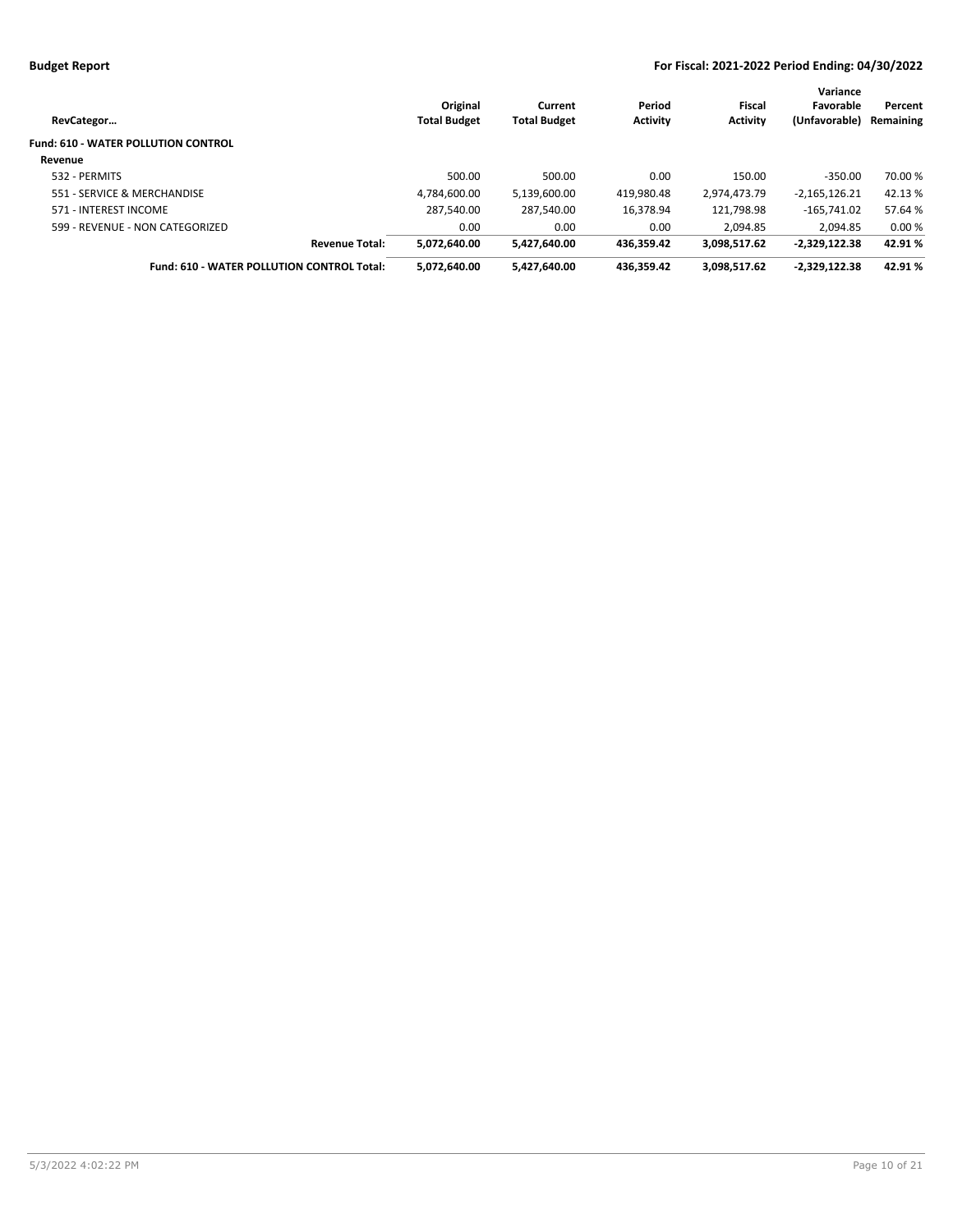| RevCategor            |                                     | Original<br><b>Total Budget</b> | Current<br><b>Total Budget</b> | Period<br><b>Activity</b> | <b>Fiscal</b><br><b>Activity</b> | Variance<br>Favorable<br>(Unfavorable) | Percent<br>Remaining |
|-----------------------|-------------------------------------|---------------------------------|--------------------------------|---------------------------|----------------------------------|----------------------------------------|----------------------|
| Fund: 710 - STEVENSON |                                     |                                 |                                |                           |                                  |                                        |                      |
| Revenue               |                                     |                                 |                                |                           |                                  |                                        |                      |
| 571 - INTEREST INCOME |                                     | 920.00                          | 920.00                         | 0.00                      | 400.77                           | $-519.23$                              | 56.44 %              |
|                       | <b>Revenue Total:</b>               | 920.00                          | 920.00                         | 0.00                      | 400.77                           | $-519.23$                              | 56.44 %              |
|                       | <b>Fund: 710 - STEVENSON Total:</b> | 920.00                          | 920.00                         | 0.00                      | 400.77                           | $-519.23$                              | 56.44 %              |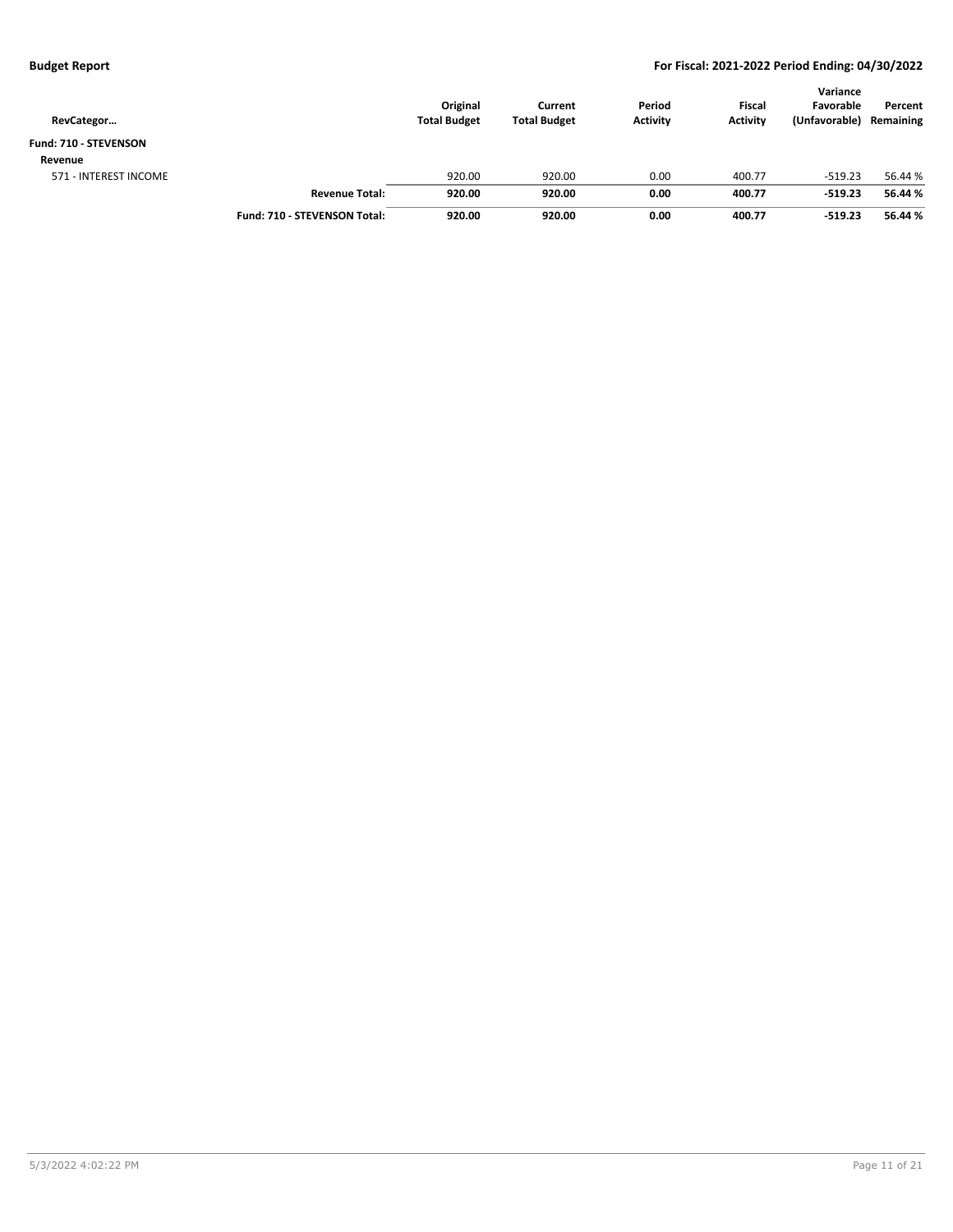| RevCategor            |                          | Original<br><b>Total Budget</b> | Current<br><b>Total Budget</b> | Period<br><b>Activity</b> | <b>Fiscal</b><br><b>Activity</b> | Variance<br>Favorable<br>(Unfavorable) | Percent<br>Remaining |
|-----------------------|--------------------------|---------------------------------|--------------------------------|---------------------------|----------------------------------|----------------------------------------|----------------------|
| Fund: 720 - BROWN     |                          |                                 |                                |                           |                                  |                                        |                      |
| Revenue               |                          |                                 |                                |                           |                                  |                                        |                      |
| 571 - INTEREST INCOME |                          | 270.00                          | 270.00                         | 0.00                      | 114.80                           | $-155.20$                              | 57.48%               |
|                       | <b>Revenue Total:</b>    | 270.00                          | 270.00                         | 0.00                      | 114.80                           | $-155.20$                              | 57.48%               |
|                       | Fund: 720 - BROWN Total: | 270.00                          | 270.00                         | 0.00                      | 114.80                           | $-155.20$                              | 57.48%               |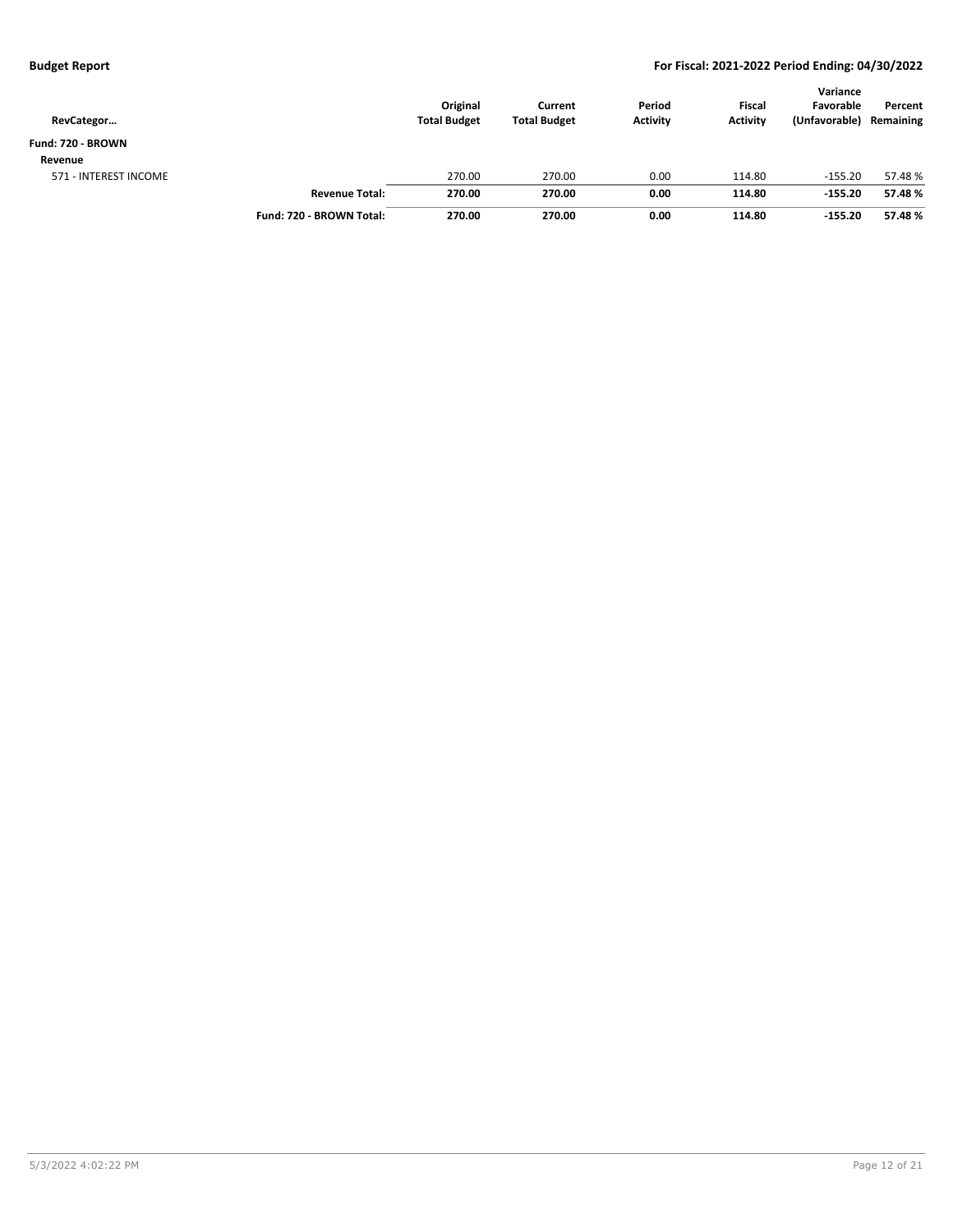| RevCategor            |                             | Original<br><b>Total Budget</b> | Current<br><b>Total Budget</b> | Period<br><b>Activity</b> | <b>Fiscal</b><br><b>Activity</b> | Variance<br>Favorable<br>(Unfavorable) | Percent<br>Remaining |
|-----------------------|-----------------------------|---------------------------------|--------------------------------|---------------------------|----------------------------------|----------------------------------------|----------------------|
| Fund: 730 - ANDERSON  |                             |                                 |                                |                           |                                  |                                        |                      |
| Revenue               |                             |                                 |                                |                           |                                  |                                        |                      |
| 571 - INTEREST INCOME |                             | 190.00                          | 190.00                         | 0.00                      | 83.60                            | $-106.40$                              | 56.00 %              |
| 591 - DONATION        |                             | 1,000.00                        | 1,000.00                       | 0.00                      | 0.00                             | $-1,000.00$                            | 100.00 %             |
|                       | <b>Revenue Total:</b>       | 1,190.00                        | 1,190.00                       | 0.00                      | 83.60                            | $-1.106.40$                            | 92.97 %              |
|                       | Fund: 730 - ANDERSON Total: | 1,190.00                        | 1,190.00                       | 0.00                      | 83.60                            | $-1,106.40$                            | 92.97 %              |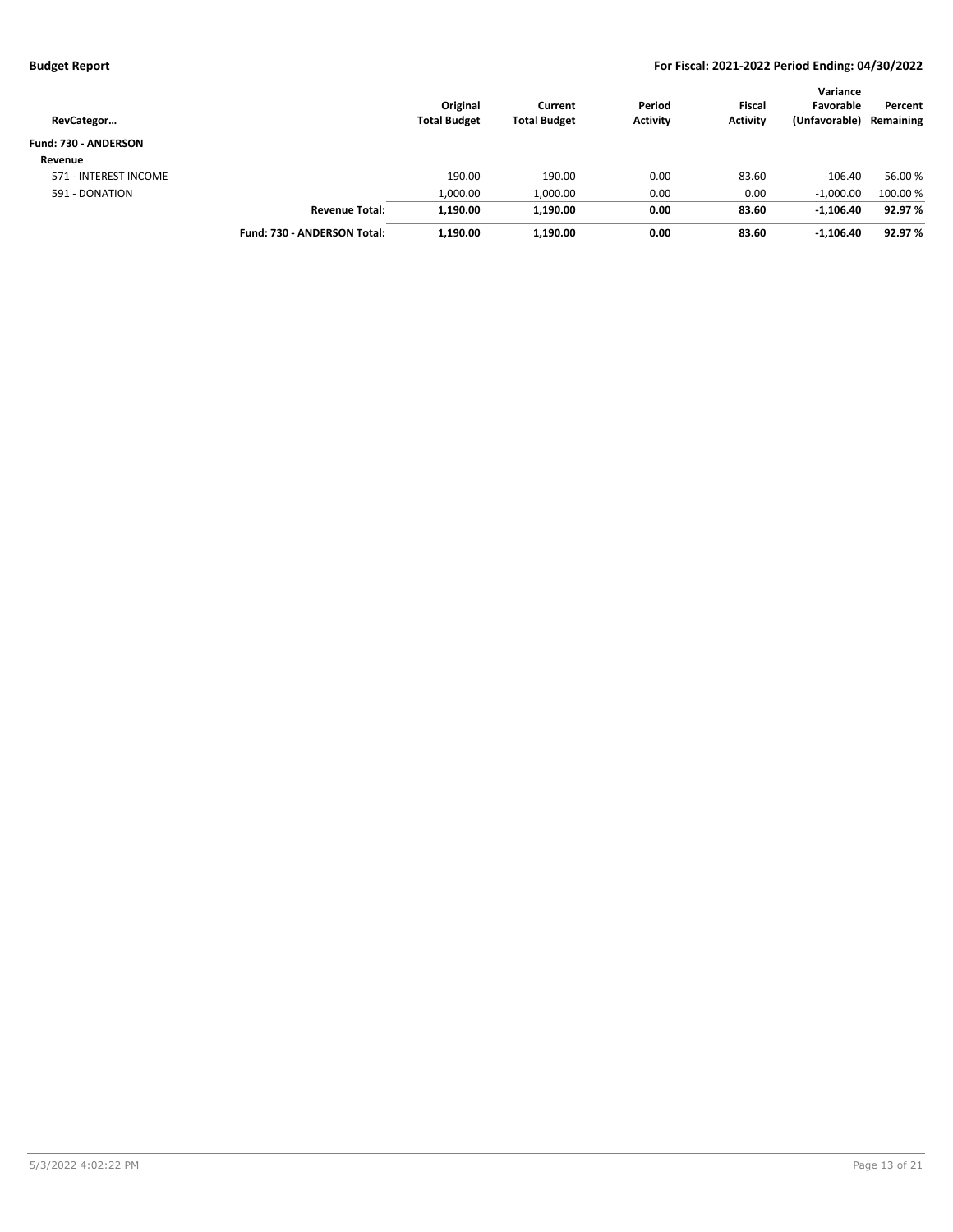| RevCategor            |                            | Original<br><b>Total Budget</b> | Current<br><b>Total Budget</b> | Period<br><b>Activity</b> | <b>Fiscal</b><br><b>Activity</b> | Variance<br>Favorable<br>(Unfavorable) | Percent<br>Remaining |
|-----------------------|----------------------------|---------------------------------|--------------------------------|---------------------------|----------------------------------|----------------------------------------|----------------------|
| Fund: 740 - CRISSEY   |                            |                                 |                                |                           |                                  |                                        |                      |
| Revenue               |                            |                                 |                                |                           |                                  |                                        |                      |
| 571 - INTEREST INCOME |                            | 230.00                          | 230.00                         | 0.00                      | 95.67                            | $-134.33$                              | 58.40 %              |
|                       | <b>Revenue Total:</b>      | 230.00                          | 230.00                         | 0.00                      | 95.67                            | $-134.33$                              | 58.40 %              |
|                       | Fund: 740 - CRISSEY Total: | 230.00                          | 230.00                         | 0.00                      | 95.67                            | $-134.33$                              | 58.40 %              |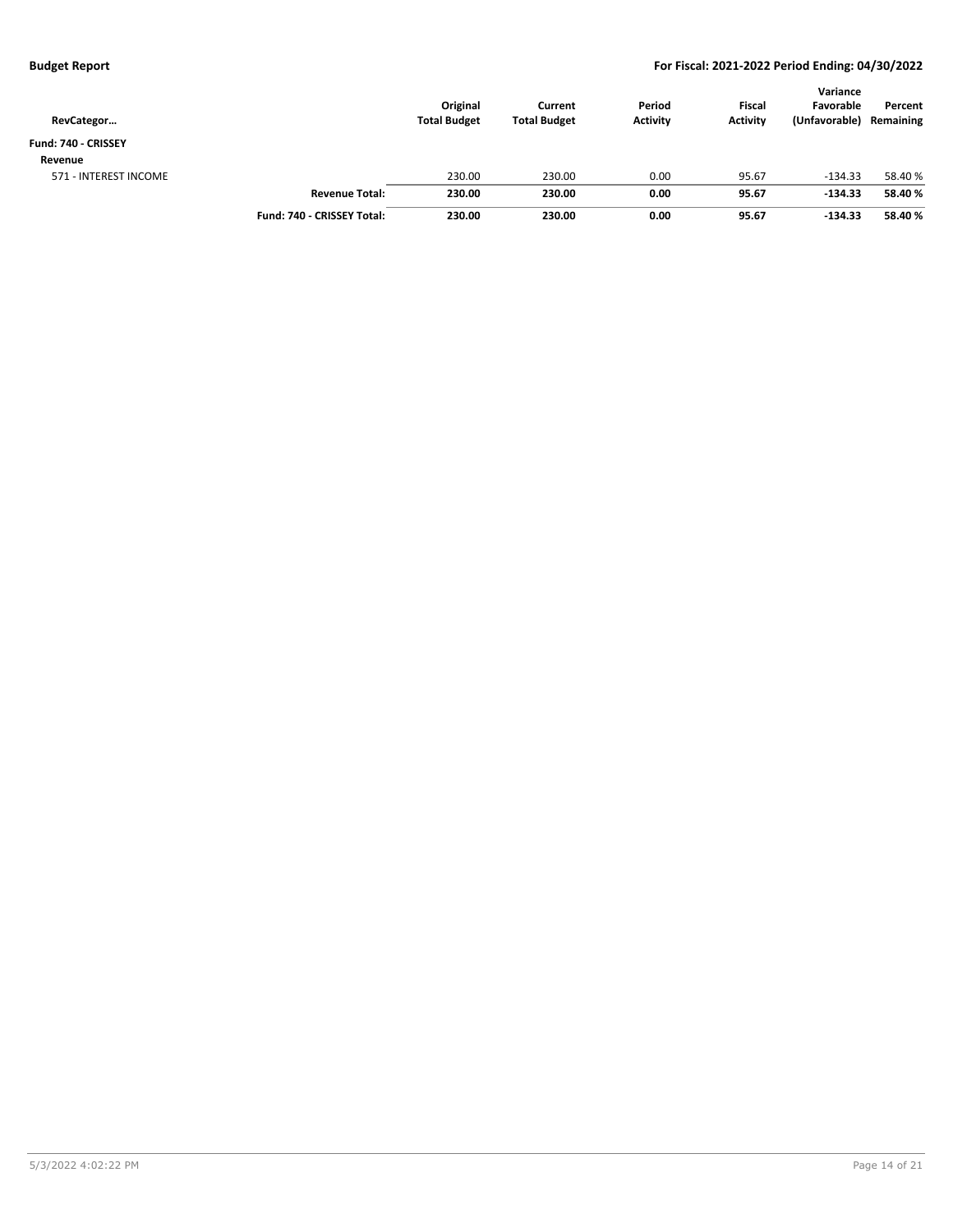| RevCategor                       |                                         | Original<br><b>Total Budget</b> | Current<br><b>Total Budget</b> | Period<br><b>Activity</b> | <b>Fiscal</b><br><b>Activity</b> | Variance<br>Favorable<br>(Unfavorable) | Percent<br>Remaining |
|----------------------------------|-----------------------------------------|---------------------------------|--------------------------------|---------------------------|----------------------------------|----------------------------------------|----------------------|
| <b>Fund: 750 - TRICENTENNIAL</b> |                                         |                                 |                                |                           |                                  |                                        |                      |
| Revenue                          |                                         |                                 |                                |                           |                                  |                                        |                      |
| 571 - INTEREST INCOME            |                                         | 80.00                           | 80.00                          | 0.00                      | 64.52                            | $-15.48$                               | 19.35 %              |
|                                  | <b>Revenue Total:</b>                   | 80.00                           | 80.00                          | 0.00                      | 64.52                            | $-15.48$                               | 19.35 %              |
|                                  | <b>Fund: 750 - TRICENTENNIAL Total:</b> | 80.00                           | 80.00                          | 0.00                      | 64.52                            | $-15.48$                               | 19.35 %              |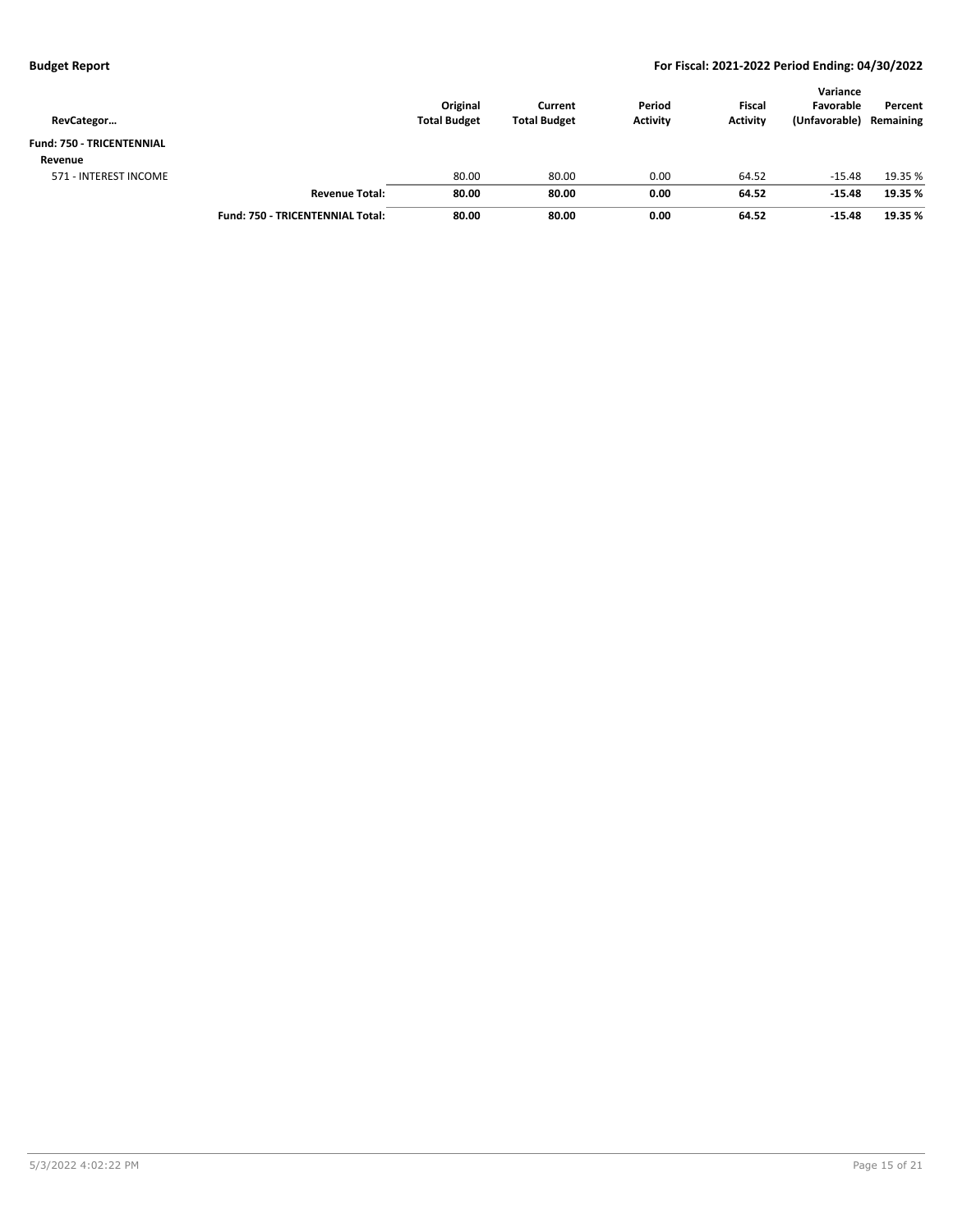| RevCategor                             |                                        | Original<br><b>Total Budget</b> | Current<br><b>Total Budget</b> | Period<br><b>Activity</b> | <b>Fiscal</b><br><b>Activity</b> | Variance<br>Favorable<br>(Unfavorable) | Percent<br>Remaining |
|----------------------------------------|----------------------------------------|---------------------------------|--------------------------------|---------------------------|----------------------------------|----------------------------------------|----------------------|
| <b>Fund: 810 - CHILDREN'S MEMORIAL</b> |                                        |                                 |                                |                           |                                  |                                        |                      |
| Revenue                                |                                        |                                 |                                |                           |                                  |                                        |                      |
| 571 - INTEREST INCOME                  |                                        | 330.00                          | 330.00                         | 0.00                      | 252.92                           | $-77.08$                               | 23.36 %              |
| 591 - DONATION                         |                                        | 15.600.00                       | 15,600.00                      | 23,166.38                 | 25,816.38                        | 10,216.38                              | 65.49 %              |
|                                        | <b>Revenue Total:</b>                  | 15.930.00                       | 15.930.00                      | 23,166.38                 | 26.069.30                        | 10,139.30                              | 63.65 %              |
|                                        | Fund: 810 - CHILDREN'S MEMORIAL Total: | 15.930.00                       | 15.930.00                      | 23.166.38                 | 26.069.30                        | 10.139.30                              | 63.65%               |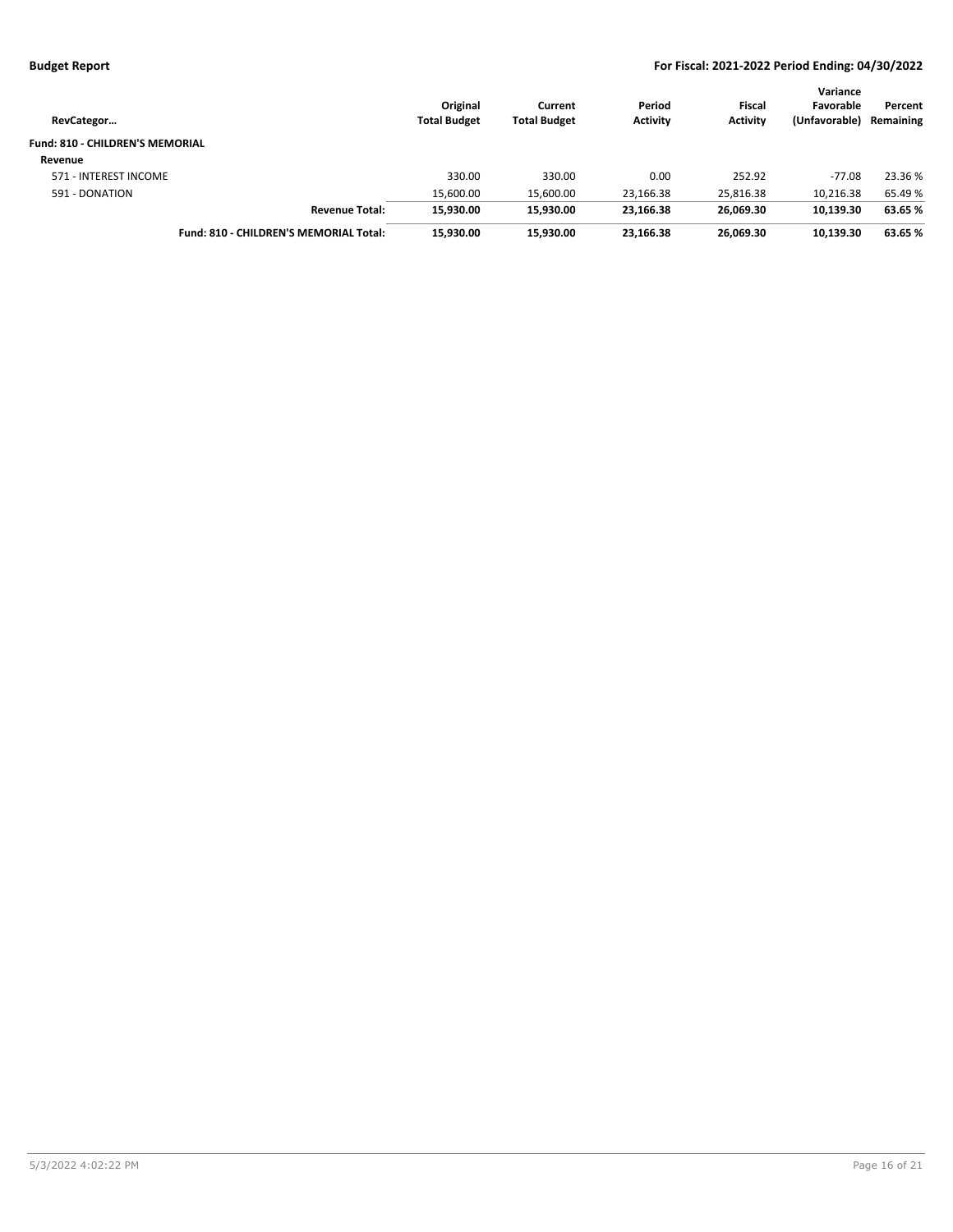| RevCategor                         | Original<br><b>Total Budget</b> | Current<br><b>Total Budget</b> | Period<br><b>Activity</b> | <b>Fiscal</b><br><b>Activity</b> | Variance<br>Favorable<br>(Unfavorable) | Percent<br>Remaining |
|------------------------------------|---------------------------------|--------------------------------|---------------------------|----------------------------------|----------------------------------------|----------------------|
| <b>Fund: 820 - ARTS COMMISSION</b> |                                 |                                |                           |                                  |                                        |                      |
| Revenue                            |                                 |                                |                           |                                  |                                        |                      |
| 551 - SERVICE & MERCHANDISE        | 1,000.00                        | 1,000.00                       | 0.00                      | 0.00                             | $-1.000.00$                            | 100.00 %             |
| 571 - INTEREST INCOME              | 0.00                            | 0.00                           | 0.00                      | 81.23                            | 81.23                                  | 0.00%                |
| 591 - DONATION                     | 500.00                          | 500.00                         | 0.00                      | 0.00                             | $-500.00$                              | 100.00%              |
| <b>Revenue Total:</b>              | 1,500.00                        | 1,500.00                       | 0.00                      | 81.23                            | $-1,418.77$                            | 94.58%               |
| Fund: 820 - ARTS COMMISSION Total: | 1,500.00                        | 1,500.00                       | 0.00                      | 81.23                            | $-1,418.77$                            | 94.58%               |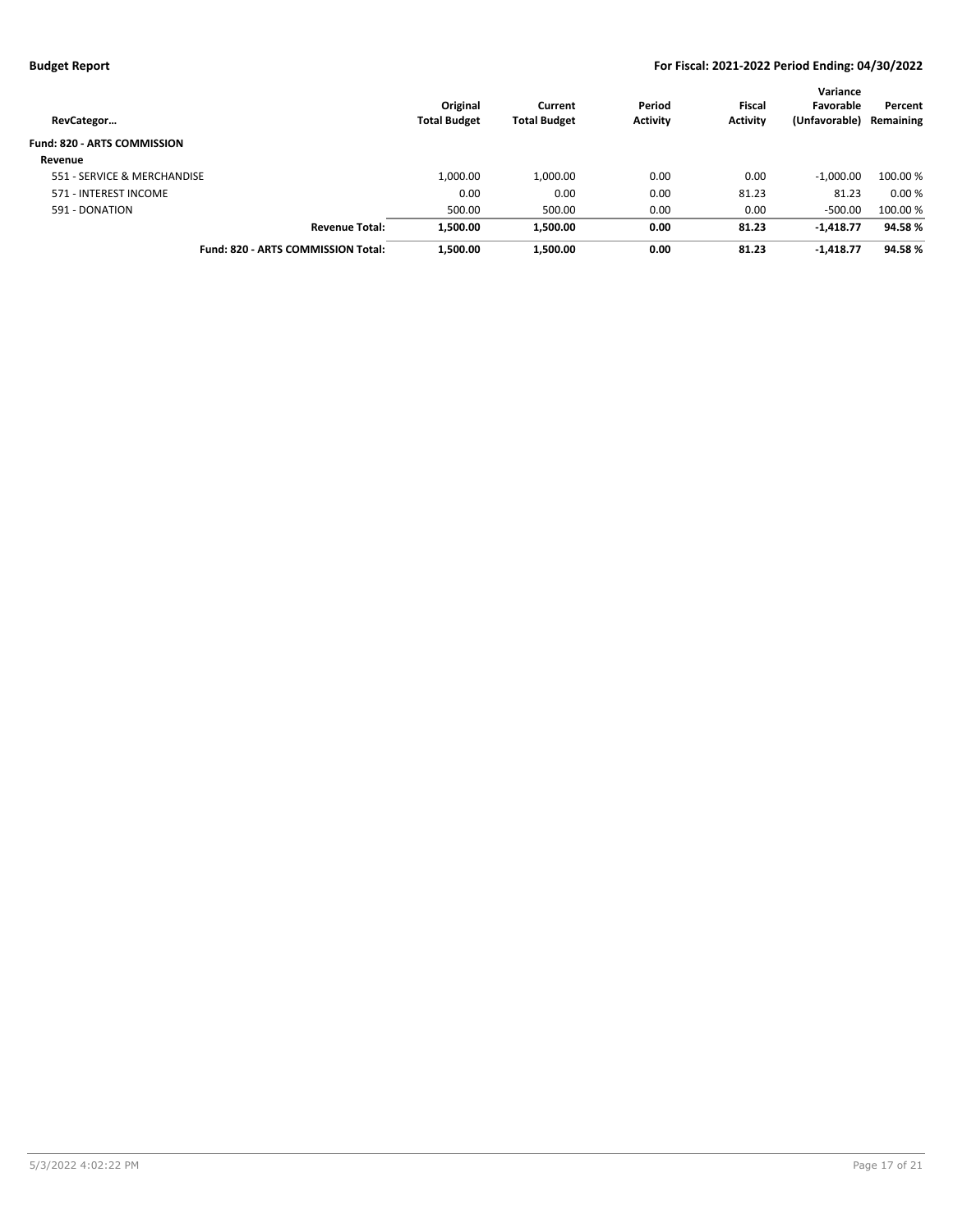| RevCategor                   |                                     | Original<br><b>Total Budget</b> | Current<br><b>Total Budget</b> | Period<br><b>Activity</b> | <b>Fiscal</b><br><b>Activity</b> | Variance<br>Favorable<br>(Unfavorable) | Percent<br>Remaining |
|------------------------------|-------------------------------------|---------------------------------|--------------------------------|---------------------------|----------------------------------|----------------------------------------|----------------------|
| Fund: 825 - PUBLIC ARTS FUND |                                     |                                 |                                |                           |                                  |                                        |                      |
| Revenue                      |                                     |                                 |                                |                           |                                  |                                        |                      |
| 571 - INTEREST INCOME        |                                     | 20.00                           | 20.00                          | 0.00                      | 3.12                             | $-16.88$                               | 84.40%               |
|                              | <b>Revenue Total:</b>               | 20.00                           | 20.00                          | 0.00                      | 3.12                             | $-16.88$                               | 84.40%               |
|                              | Fund: 825 - PUBLIC ARTS FUND Total: | 20.00                           | 20.00                          | 0.00                      | 3.12                             | $-16.88$                               | 84.40%               |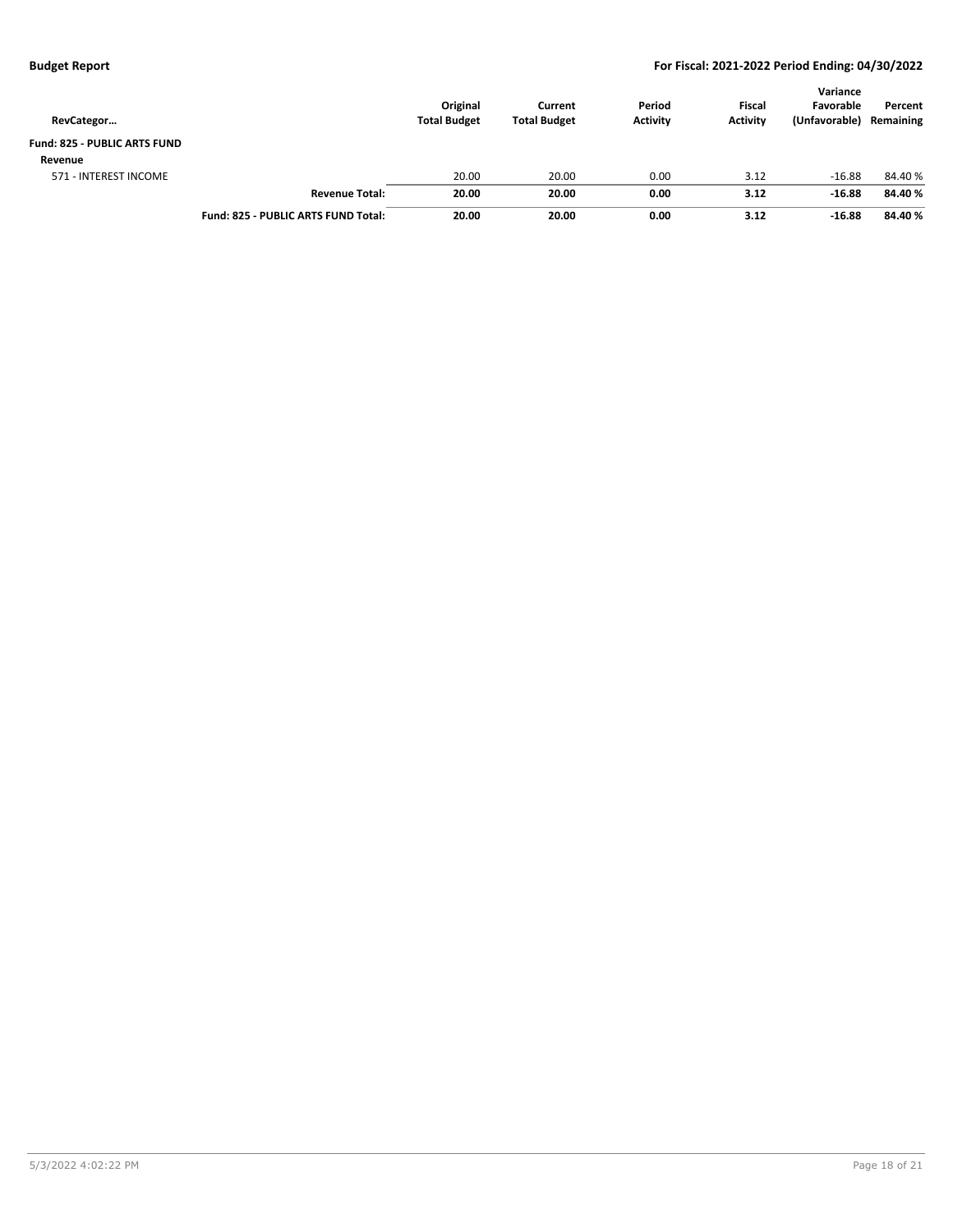| RevCategor                             | Original<br><b>Total Budget</b> | Current<br><b>Total Budget</b> | Period<br><b>Activity</b> | Fiscal<br><b>Activity</b> | Variance<br>Favorable<br>(Unfavorable) | Percent<br>Remaining |
|----------------------------------------|---------------------------------|--------------------------------|---------------------------|---------------------------|----------------------------------------|----------------------|
| <b>Fund: 830 - WCVB TOURISM BUREAU</b> |                                 |                                |                           |                           |                                        |                      |
| Revenue                                |                                 |                                |                           |                           |                                        |                      |
| 519 - TAX - NON CATEGORIZED            | 250.000.00                      | 320,000.00                     | 0.00                      | 156.071.30                | $-163.928.70$                          | 51.23 %              |
| 522 - INTERGOVEN - STATE GRANT         | 25.000.00                       | 70.000.00                      | 0.00                      | 22.346.21                 | $-47.653.79$                           | 68.08%               |
| 551 - SERVICE & MERCHANDISE            | 0.00                            | 22.800.00                      | 0.00                      | 10.000.00                 | $-12.800.00$                           | 56.14%               |
| 571 - INTEREST INCOME                  | 4.600.00                        | 4.600.00                       | 0.00                      | 1.957.69                  | $-2.642.31$                            | 57.44 %              |
| 599 - REVENUE - NON CATEGORIZED        | 0.00                            | 0.00                           | 0.00                      | 250.00                    | 250.00                                 | 0.00%                |
| <b>Revenue Total:</b>                  | 279.600.00                      | 417,400.00                     | 0.00                      | 190.625.20                | $-226.774.80$                          | 54.33 %              |
| Fund: 830 - WCVB TOURISM BUREAU Total: | 279.600.00                      | 417.400.00                     | 0.00                      | 190.625.20                | $-226.774.80$                          | 54.33 %              |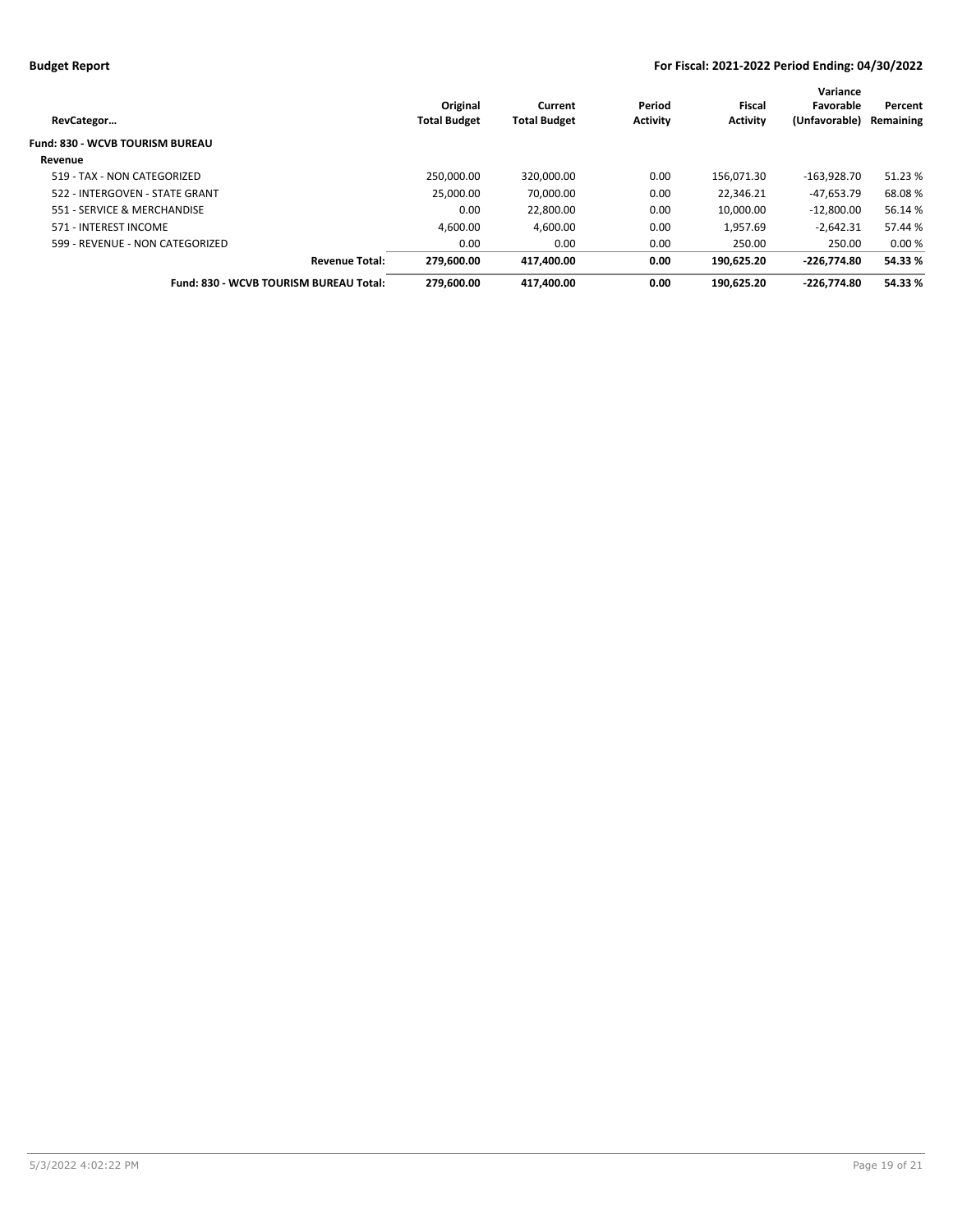| RevCategor               |                                 | Original<br><b>Total Budget</b> | Current<br><b>Total Budget</b> | Period<br><b>Activity</b> | Fiscal<br><b>Activity</b> | Variance<br>Favorable<br>(Unfavorable) | Percent<br>Remaining |
|--------------------------|---------------------------------|---------------------------------|--------------------------------|---------------------------|---------------------------|----------------------------------------|----------------------|
| Fund: 900 - SELF INSURED |                                 |                                 |                                |                           |                           |                                        |                      |
| Revenue                  |                                 |                                 |                                |                           |                           |                                        |                      |
| 500 - PREMIUMS           |                                 | 1,334,040.00                    | 1,334,040.00                   | 110,708.33                | 705,694.65                | $-628,345.35$                          | 47.10%               |
| 571 - INTEREST INCOME    |                                 | 7,000.00                        | 7,000.00                       | 0.00                      | 3.224.78                  | $-3.775.22$                            | 53.93 %              |
|                          | <b>Revenue Total:</b>           | 1.341.040.00                    | 1.341.040.00                   | 110.708.33                | 708,919.43                | $-632.120.57$                          | 47.14%               |
|                          | Fund: 900 - SELF INSURED Total: | 1,341,040.00                    | 1.341.040.00                   | 110,708.33                | 708.919.43                | $-632.120.57$                          | 47.14%               |
|                          | <b>Report Total:</b>            | 39,079,750.50                   | 41,727,041.50                  | 1,825,164.48              | 17,189,633.85             | -24,537,407.65                         | 58.80%               |